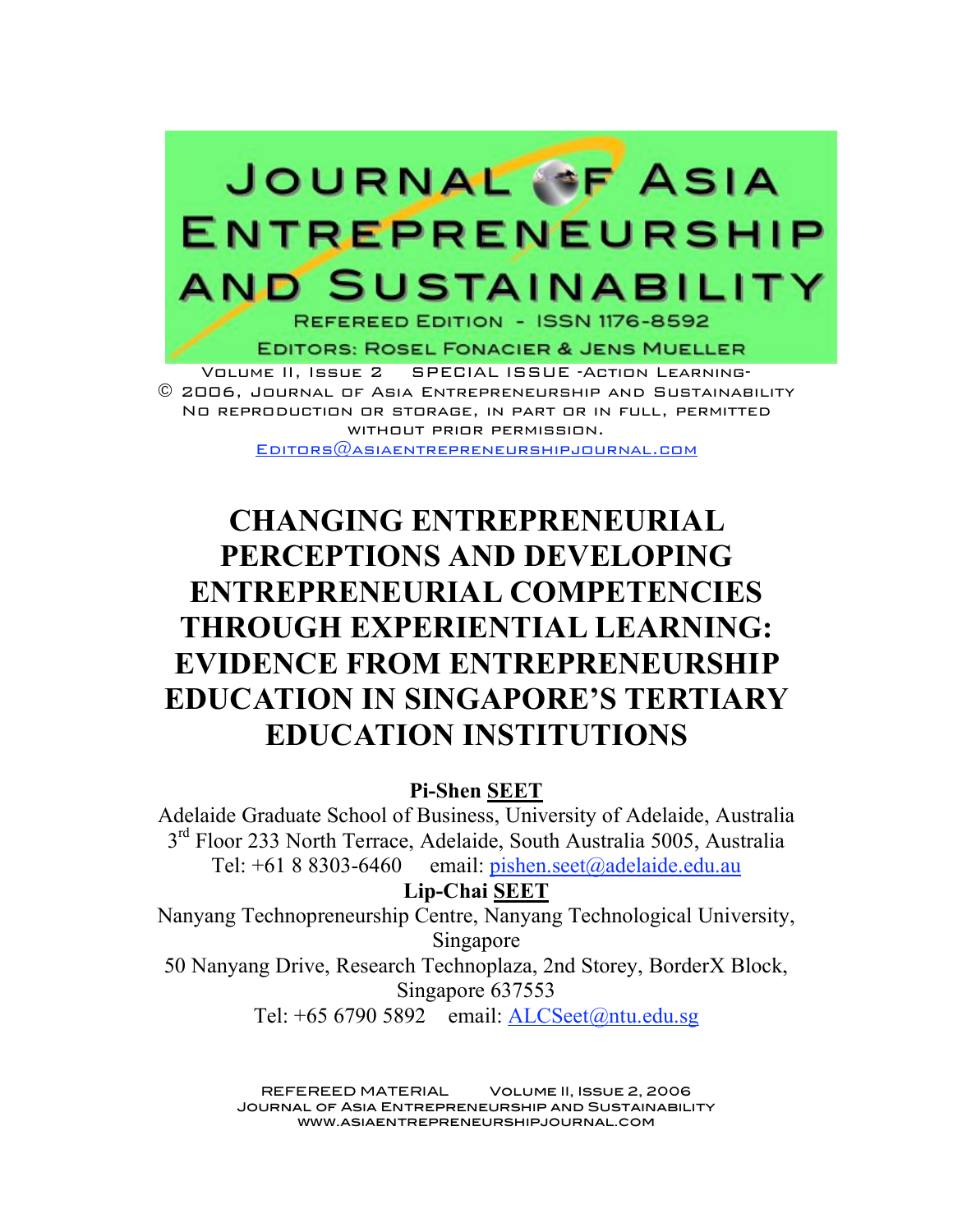## **Changing Entrepreneurial Perceptions and Developing Entrepreneurial Competencies through Experiential Learning: Evidence from Entrepreneurship Education in Singapore's Tertiary Education Institutions**

#### **Abstract**

This paper examines whether the introduction of entrepreneurship education based on concepts of experiential learning into the university curriculum has had any positive effect on changing the entrepreneurial perceptions, intentions and competencies of tertiary education students. The paper uses Kolb's model of experiential learning as a conceptual framework to interpret the actions taken by the Singapore universities in introducing various forms of entrepreneurship education schemes. Although it finds that there is evidence to support claims that entrepreneurship education based on experiential learning in undergraduate courses has had a positive effect on changing entrepreneurial perceptions and intentions among Singapore university students, the findings for entrepreneurial competencies are inconclusive as important aspects of tolerance of failure and opportunity recognition do not seem to have been positively affected.

**Key words:** Entrepreneurship education; Experiential Learning; Entrepreneurial intentions; Entrepreneurial competencies; Singapore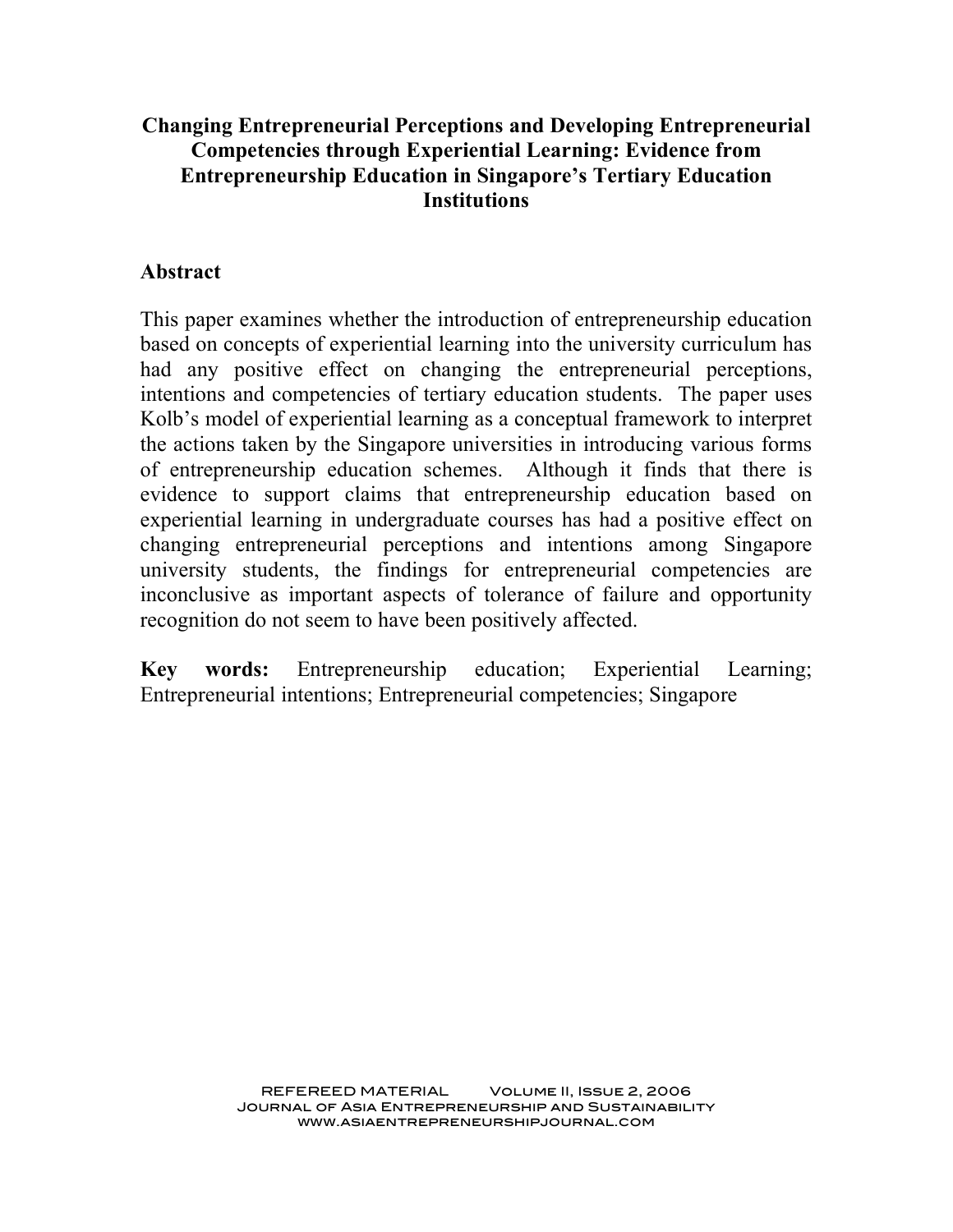#### **Introduction**

Following the success of the turnaround in the US economy in the 'Entrepreneurial Revolution' of the early 1990s, Singapore has sought to channel resources to develop home-grown entrepreneurs that can help the economy move up the value chain without reliance on increasingly scarce foreign investment (Rosenberg, 2002). As the focus was to grow entrepreneurs in the technology sectors, a substantial amount of resources were targeted at tertiary educational institutions, beginning with the local universities and cascading down to the polytechnics. This led to the start of entrepreneurship education programmes for undergraduates from 2000 onwards.

In Singapore, as in most other Commonwealth countries, the polytechnics have traditionally been more open to adopting experiential learning concepts while the universities have continued to opt for more traditional directed learning methods (Tan & Ng, 2006). However, elements of experiential learning were incorporated into the new university entrepreneurship courses that were started from 2002/2003 onwards. Given that the government specifically targeted universities first, it took a few years before the polytechnics started introducing their own programmes and hence it gave us an opportunity to investigate whether the introduction of entrepreneurship education based on experiential-learning techniques had any impact on improving entrepreneurial perspectives among undergraduates as compared to students in non-degree courses at the polytechnics.

In their examination of entrepreneurship education over the years, Greene, Katz, & Johannisson (2004) note that what distinguishes it from other forms of management education is that experiential learning often plays a key role in the courses. This study hence examines whether the introduction of entrepreneurship education based on concepts of experiential learning into the university curriculum has had any positive effect on changing the entrepreneurial perceptions and intentions of tertiary education students. Given the embryonic context of entrepreneurship research in Singapore, the research follows Donckels & Miettinen (1997) in investigating the relationship of entrepreneurship education on promoting entrepreneurial intention and perceptions. Specifically, by comparing entrepreneurial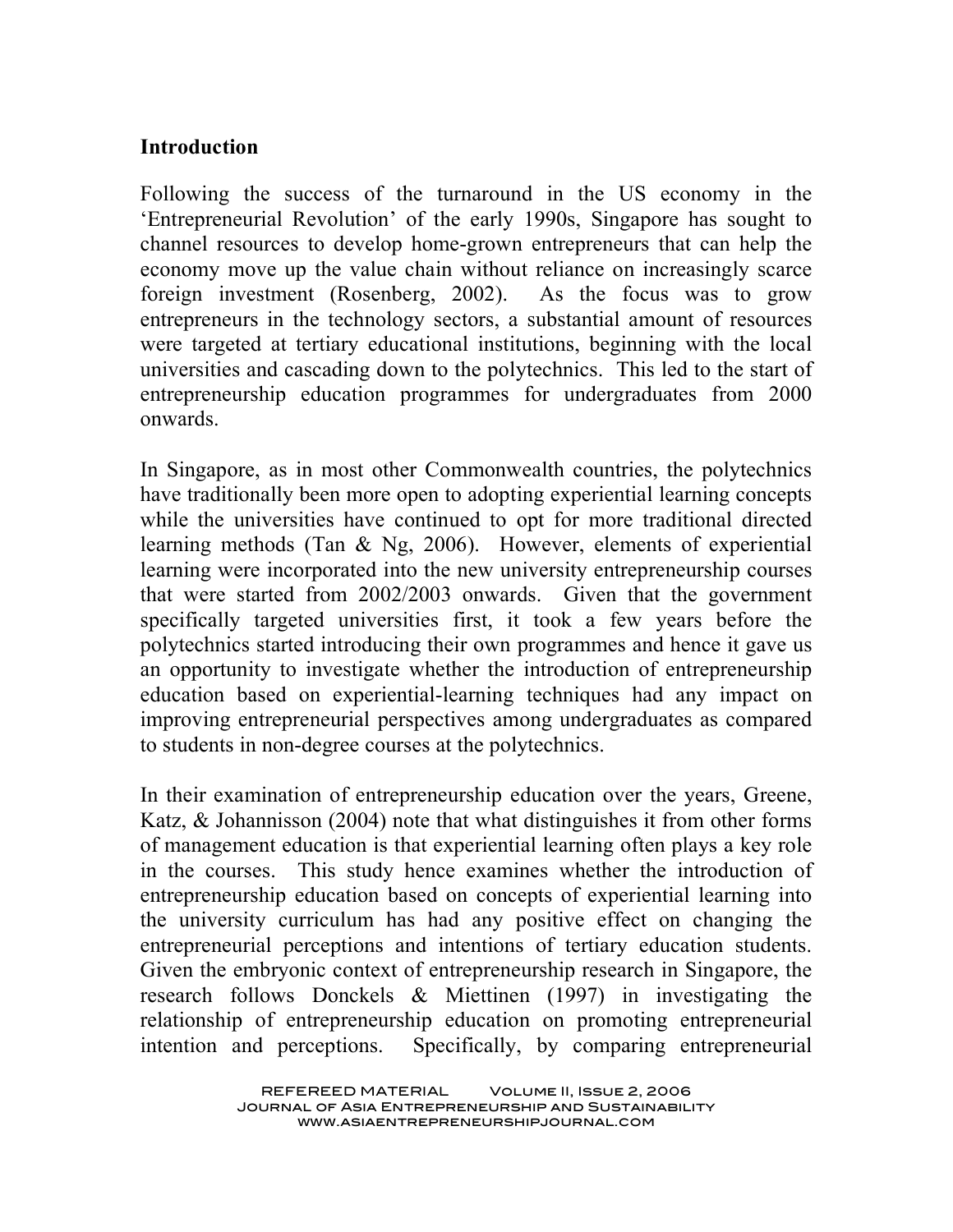intentions and culture among university undergraduates and polytechnic diploma students using a modified questionnaire based on entrepreneurial perceptions, intentions and competencies, this study examined the differences between both groups of students following the introduction of entrepreneurship education into the university undergraduate curriculum.

The study mainly uses Kolb's model of experiential learning as a conceptual framework (D. A. Kolb, 1984) to interpret the actions taken by the Singapore universities in introducing various forms of entrepreneurship education schemes. In so doing, it also draws on the earlier theories by Kurt Lewin, John Dewey and Jean Piaget (A. Y. Kolb & Kolb, 2005). Experiential learning has been found to be an effective sub-approach of action learning in management education (Larsen, 2004; McCarthy & McCarthy, 2006) and has been particularly useful in entrepreneurship education (Gendron, 2004). This is because experiential learning helps build self-efficacy (A. Bandura, 1977), an essential competency in entrepreneurship.

Using a modified questionnaire based on entrepreneurial attitudes, intentions and knowledge (Douglas & Shepherd, 2002; Reynolds, Bygrave, Autio, Cox, & Hay, 2003) that was administered to undergraduates and polytechnic diploma students, this study compared the differences between both groups of students following the introduction of entrepreneurship education into the university undergraduate curriculum. Overall, the study finds that there is evidence to support claims that entrepreneurship education based on experiential learning in undergraduate courses has had a positive effect on changing entrepreneurial perceptions and intentions among Singapore university students and that the entrepreneurial gap between graduates and polytechnic diploma holders may be narrowing. Building on research on self-assessed or self-perceived entrepreneurial competencies by (Chandler & Jansen, 1992), the paper also looked into the effects of entrepreneurship education on building entrepreneurial competencies. However, in terms of developing entrepreneurial competencies, the findings are inconclusive as important aspects of tolerance of failure and opportunity recognition do not seem to have been positively affected even after the entrepreneurship education courses.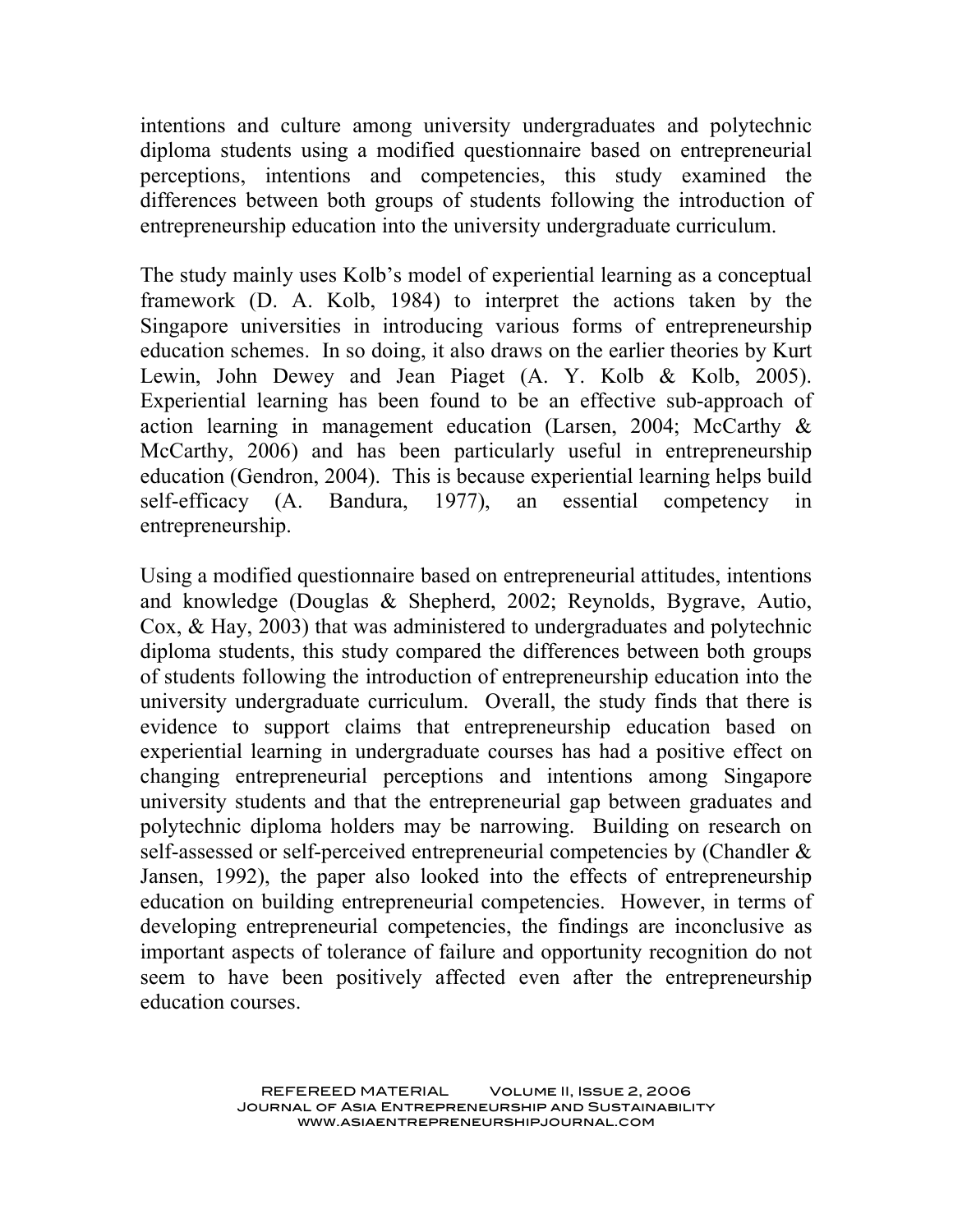By exploring the link between entrepreneurship education and entrepreneurial perceptions and competencies, this paper contributes to the research on educating future entrepreneurs in that it draws attentions to the skills and attributes that are needed to be developed in order for the entrepreneurship courses to be effective in tertiary institutions. It also points towards further research needed to track whether some of the more encouraging results actually lead to more new ventures and better start-up performance.

#### **Literature Review**

The literature review examines the literature behind experiential learning and entrepreneurship education and explores whether experiential-learning based entrepreneurship education programmes have any impact on entrepreneurial perceptions and competencies.

Experiential learning concepts have existed in various forms in the last century but it received its first significant statement in 1971 when David Kolb, working with Roger Fry, built on Kurt Lewin's work, to put forward the concept of Experiential Learning Theory (ELT) (D. A. Kolb, 1971). This was formalised with the publication of Kolb's book on Experiential Learning in 1984 in which he developed a holistic learning process based on experience through a synthesis of research by people like Kurt Lewin, John Dewey, Jean Piaget, William James, Carl Jung, Paulo Fierer and Carl Rogers (A. Y. Kolb & Kolb, 2005; D. A. Kolb, 1984). ELT Learning Theory defined learning as "the process whereby knowledge is created though the transformation of experience. Knowledge results from the combination of grasping and transforming experience" (D. A. Kolb, 1984) (p.41). A person learns in a cyclical manner constantly reconciling the two opposing modes of Reflective Observation versus Active Experimentation and Concrete Experiences versus Abstract Conceptualisation. This is depicted in the Kolb learning cycle diagram below.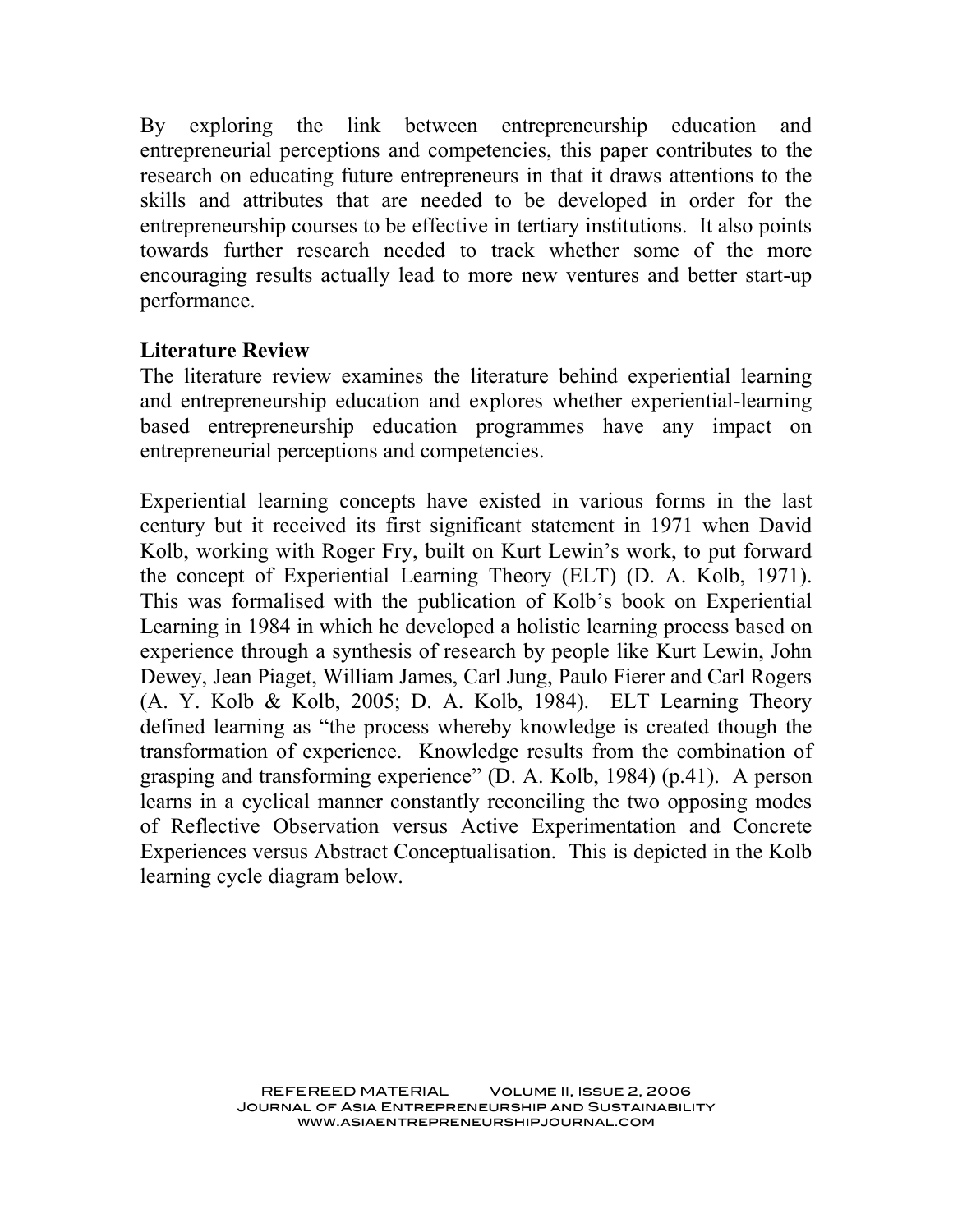

Figure 1 – Kolb's Experiential Learning Cycle (Adapted from Kolb (1984))

In quantitative and qualitative reviews of the validity of the effectiveness of ELT in various contexts, the model has proven to be significantly robust as a framework for the development of new learning-centred curriculum and methods (Hickcox, 1991; Iliff, 1994). The construct has been used largely in inter-disciplinary and multi-disciplinary settings and Kolb, Boyatzis, & Mainemelis (2001), in a study of a bibliography of ELT publications, find significant use in the interface of management and education.

At about the same time that ELT was being developed, entrepreneurship education was also emerging from its embryonic state. Entrepreneurship was increasingly seen as something that could be taught and should not be seen as some traits that one was born with (Kuratko, 2005). There was increasing support among prominent thinkers like Peter Drucker claiming that "the entrepreneurial mystique? It's not magic, it's not mysterious, and it has nothing to do with the genes. It's a discipline. And, like any discipline, it can be learned." (Drucker, 1985).

Entrepreneurship educators found that unlike most aspects of management education, entrepreneurship education had to engage in a context of numerous contradictions or paradoxes. As Timmons & Spinelli (2004) remark: "One of the most confounding aspects of the entrepreneurial process is its contradictions. Because of its highly dynamic, fluid, ambiguous, and chaotic character, its constant changes frequently pose paradoxes." (p. 50)

They argue further that because entrepreneurship is untidy, non-linear, inconsistent and unpredictable, and particularly because it is chaotic and contradictory, it is from the "collisions" inherent in these paradoxes that value is created and is illustrated in figure 2 below. They postulate that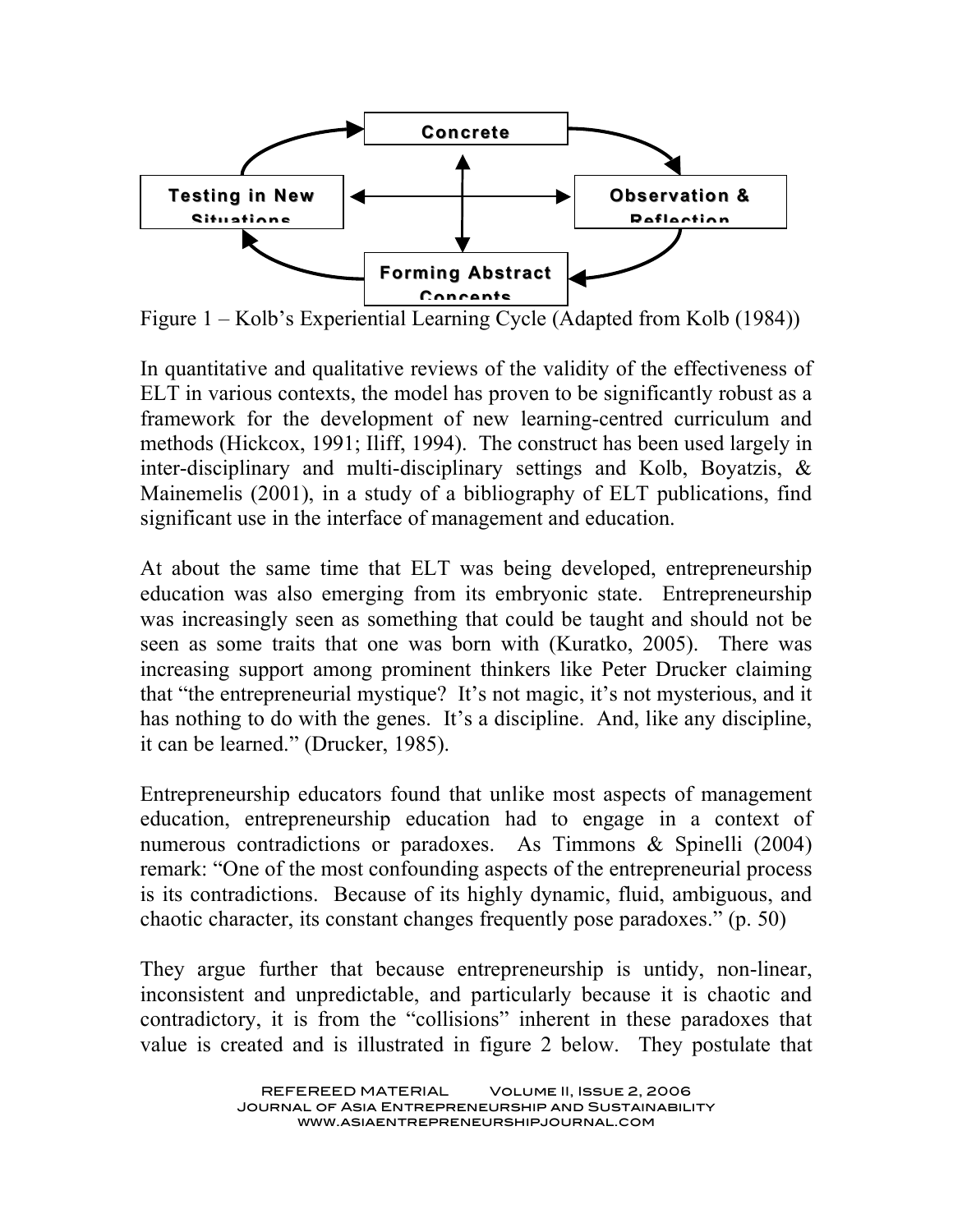effective entrepreneurship education needs to result in the development of competencies and skills that create predictability out of the ambiguity, chaos, and uncertainty that the paradoxes create.



Source: Timmons et al. (2004) Figure 2 – Entrepreneurship as Collisions of Dilemmas

Hampden-Turner (1999; 2002) has found that a combination of Kolb's model and Argyris & Schon's (1978) double-loop learning model is especially appropriate in understanding the development of creative individuals. ELT, with its foundations on reconciling the seemingly contradictory nature of learning provided an ideal means to drive the development of entrepreneurship education development in an innovative way that did not follow the conventional dictates of the other management disciplines. For example, Solomon & Fernald Jr (1991) and Gorman & Hanlon (1997) focus on the need for concrete experience, one of the major components of ELT, in entrepreneurship education programmes, that this could be achieved through active involvement of students in the learning process. This focus is needed especially in tertiary educational institutions given that the other 3 components of Kolb's learning cycle of Observation, Forming abstract concepts, and Testing in new situations are established components in university curriculum and that traditionally, they have been weaker in the aspect of concrete experience. Heinonen & Poikkijoki (2006) note that a major focus of entrepreneurship education has been to shift the teaching to learning in a context that was as close to reality as possible. This follows earlier recognition by Bygrave (1997) and Feldman (2001) that entrepreneurship education needs to reflect the real-world environment.

According to McCarthy & McCarthy (2006), experiential learning is especially effective in developing self-efficacy, an essential capability for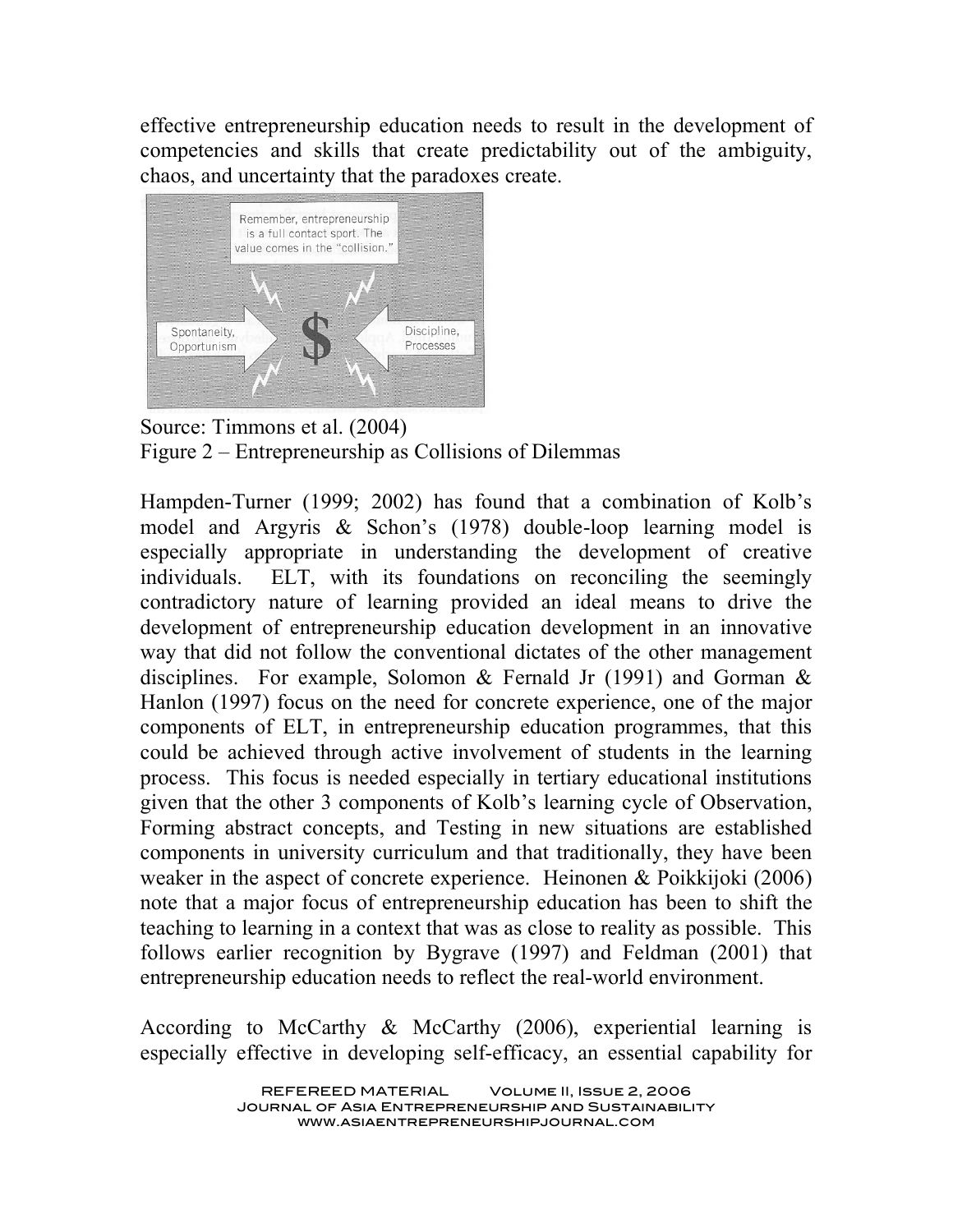entrepreneurship. As noted by Bandura (1991), personal experience is the most important factor that affects the development of self-efficacy. However, what counts as experience in the experiential learning context is not so straightforward. The literature on the actual practice of experiential learning techniques is diverse. Hamer (2000) notes that there is significant variety in its application ranging at one-extreme of field-based methods (e.g. internships) to less demanding classroom-based methods (e.g. role-playing and simulations). Or as one entrepreneur interviewed by Gendron (2004) notes, "you being the nonclassroom activity into the box … (or) get the students out into the real world." (p. 311) For example, within management learning, experiential learning techniques may range from modifications of the traditional lecture format whereby students work on loosely structured experiential projects in small groups (Gaidis, Andrews, & summer, 1991) to conducting actual market research (Churchill, 1986) to full-time apprenticeships with practicing entrepreneurs (Aronsson, 2004).

While the debate on whether entrepreneurship can really be taught, or is worth teaching is still ongoing (Fiet, 2001; Hynes, 1996; Kuratko, 2005), there is evidence that at least some of the results have been positive. For this paper, we accept the position by McMullan & Gillin (1998) and Vesper (1994) that entrepreneurship can be taught. In terms of empirical support, Gorman & Hanlon (1997) conducted a 10-year review of literature in entrepreneurship education and found that "most of the empirical studies surveyed indicated that entrepreneurship can be taught, or at least encouraged, by entrepreneurship education" (p. 63). This was in contrast to general management courses which did not have any significant influence on entrepreneurship perceptions (Hostager & Decker, 1999). More recently Raichaudhuri (2005) has noted that more than 50 percent of students who take up entrepreneurship classes at Harvard University have subsequently started their own ventures. Donckels & Miettinen (1997) comment that the main role of entrepreneurship education is to raise consciousness and acceptance for new venture creation as a realistic and profitable career option.

In the Singapore context, Wang & Wong (2004) found that in 1998, before the introduction of entrepreneurship education for undergraduates, Singapore undergraduates had a generally low perception of and knowledge of entrepreneurship. After entrepreneurship education was introduced, Lee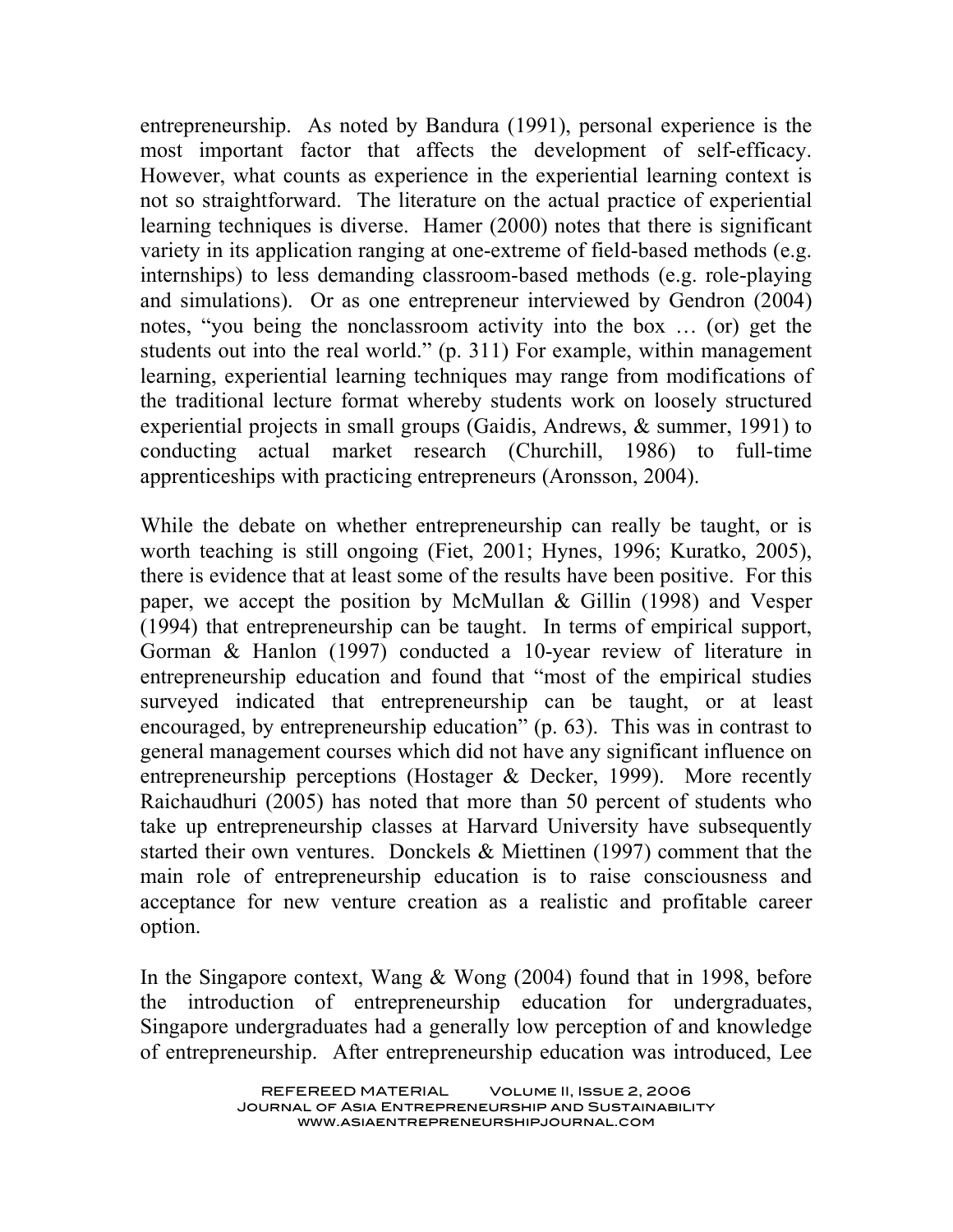& Wong (2003) found in their study on students in tertiary institutions that there is a direct relationship between attitudes towards entrepreneurship education influencing new venture creation. However, Lee & Wong's research assumed that the more positive entrepreneurial perceptions came from entrepreneurship education and thereby ignored the possibility that these may have been affected by external factors like the large efforts in entrepreneurship promotion by the government in the local media. Moreover, there were also many incentives that the government placed in front of tertiary education graduates to start new ventures especially in hightechnology areas.

Polytechnic diploma students were also subject to similar media influence and could also look to starting their own ventures and thereby claiming some of the incentives. However, from 2000 to 2002, the government had yet to fund entrepreneurship education among polytechnic students. As such, it is felt that a comparative study among university undergraduates and polytechnic diploma students in the period from 2000 to 2002 would examine in more rigour whether the entrepreneurship education among undergraduates was having a significant positive impact on their entrepreneurial perceptions and intentions.

But why focus on entrepreneurial intentions and perceptions? Entrepreneurial intention can be seen as an interest in creating a new organisation (Katz & Gartner, 1988) or as the target behaviour of starting a new business venture (Krueger, 2000). Intention can be seen as the cause of an action and the higher the stated intentions to execute the action, the higher the probability of engaging in the act (Chandrashekaran, McNeilly, Russ, & Marinova, 2000). Prior research has indicated a strong link between intention and actual behaviour both within entrepreneurship and in a wide variety of situations (Douglas & Shepherd, 2002; Sheppard, Hartwick, & Warshaw, 1988).

However, merely looking at intentions is too narrow and the literature also suggests that if entrepreneurial competencies are also taken into account, a more accurate picture can be developed as competencies are behavioural aspects that can be acquired and learned and thus, could be improved through education and training (Burgoyne, 1993; Parry, 1998). Although internalised aspects of competencies are difficult to change, externalised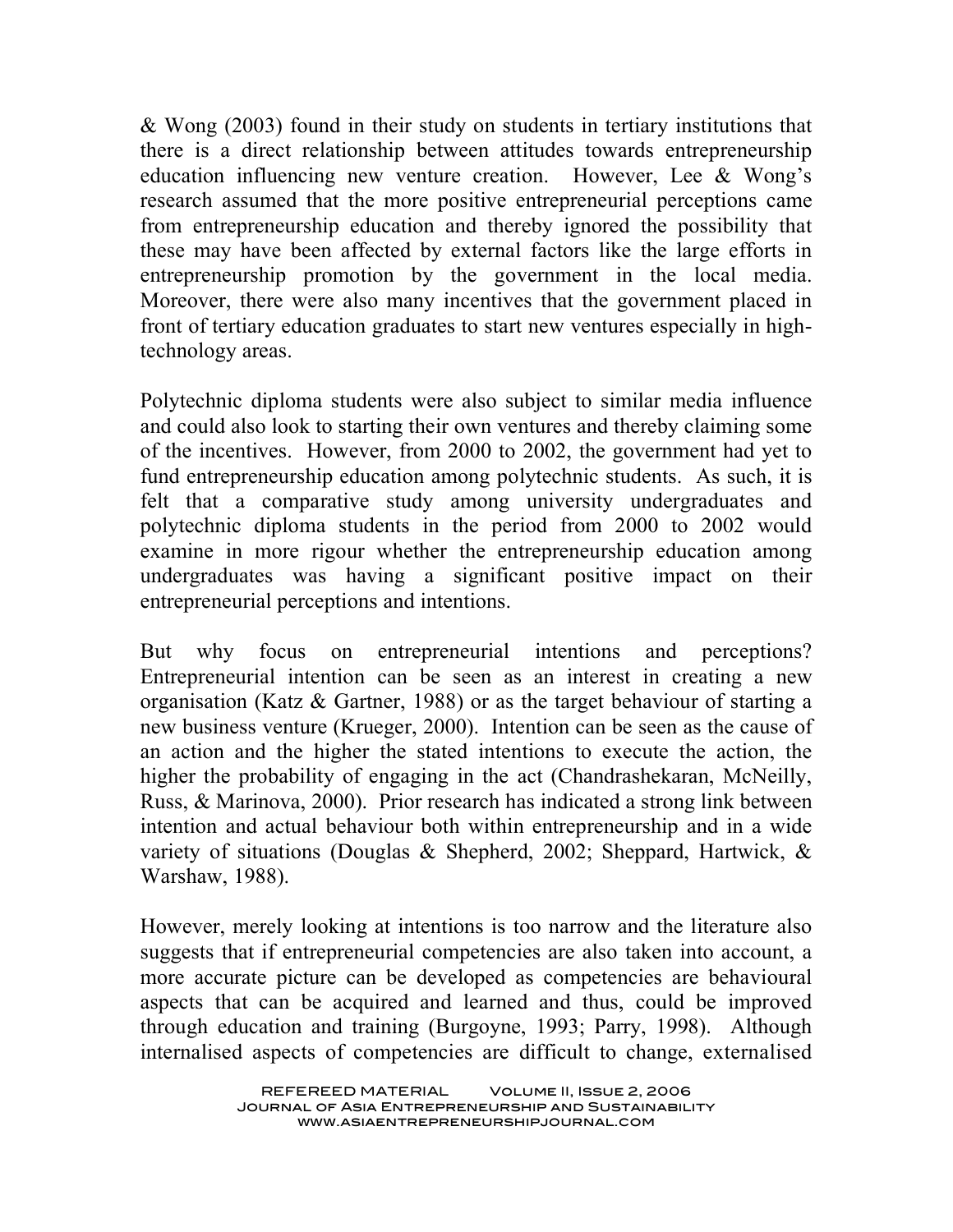elements could be easily acquired through proper training and education programs and could be effective through continuous practice (Muzychenko & Saee, 2004). Specifically, research has shown that entrepreneurial competencies that are strongly related to entrepreneurial intention and actual behaviour include risk (Douglas & Shepherd, 2002) and independence (Douglas & Shepherd, 2000; Kolvereid, 1996). Wallace (1998) in a study of the impact of small business courses on competencies confirmed that training programs for entrepreneurship could achieve their aim of developing entrepreneurial competencies.

While intentions and perceptions are often self-reported or self-assessed, competencies can be measured both individually and by external parties. While it is acknowledged that external evaluation will improve the validity of the study's results, we have followed (Chandler  $&$  Jansen, 1992) who found that self-assessed competencies were useful in the entrepreneurial context as entrepreneurs, whether actual or nascent are mainly individuals working in isolation or possess some combination of unique skills and abilities that make them innovative and entrepreneurial. Moreover, although the students had completed their entrepreneurship education courses, the bulk did not have any experience starting businesses or participating in new venture creation teams.

Finally, while there is no general link between gender and entrepreneurial perceptions and competencies in the literature (Birley, 1989; P. Greene, Hart, Gatewood, Brush, & Carter, 2003), in the Singapore context, Ghazali et al. (1994) had suggested that one reason why the polytechnic students were more entrepreneurial was because there were more male students enrolled in polytechnics as compared with female students (almost double the proportion of university students). As such, this study also seeks to explore whether this is still valid in the current situation.

# **The Context - Entrepreneurship Education in Singapore's Tertiary Institutions**

Gorman & Hanlon (1997) and Young (1997) have noted that it is important to distinguish between the contexts in which entrepreneurship is practiced. The following discussion highlights the context of entrepreneurship education in Singapore in its tertiary education sector.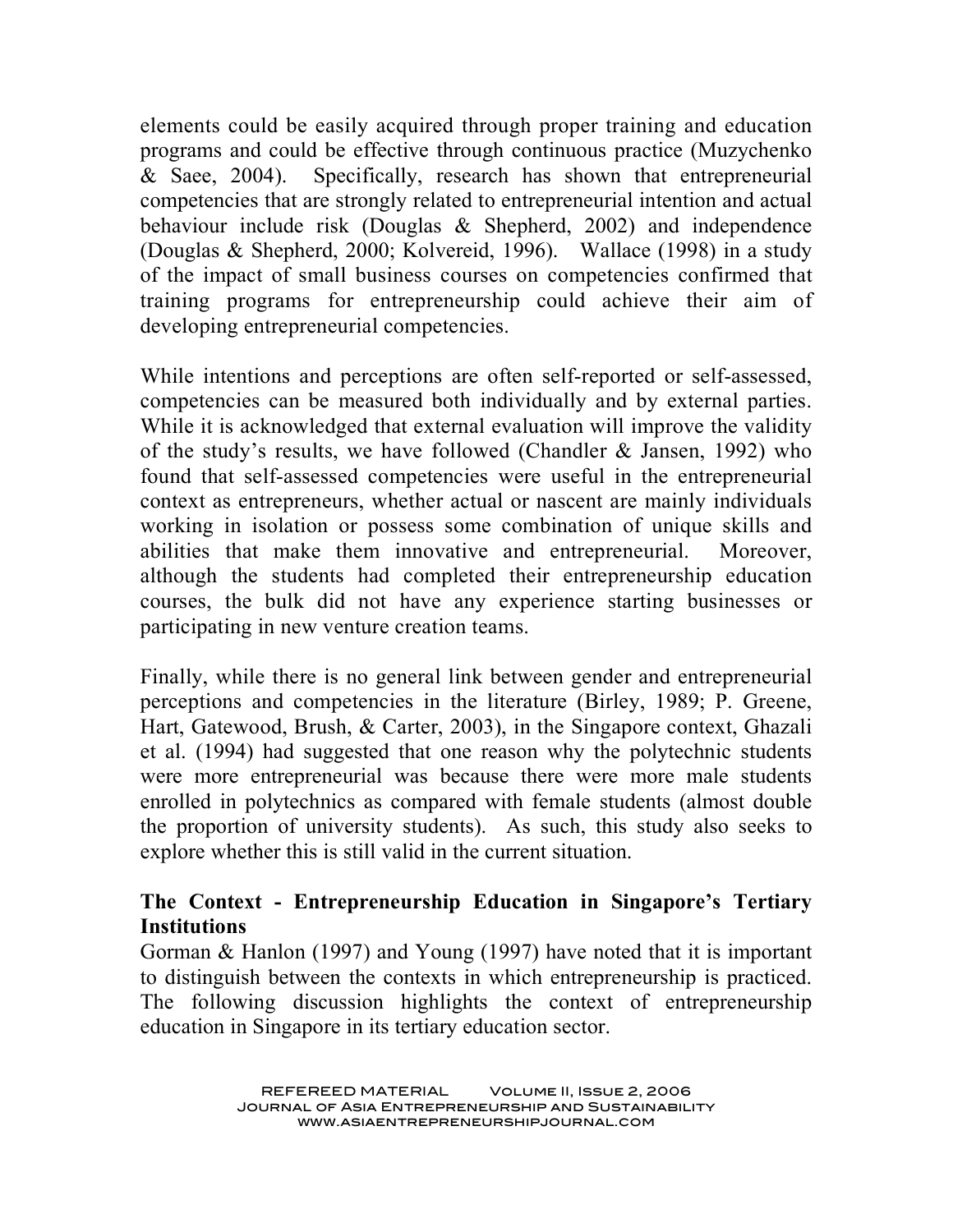The three local universities that were established by the government in Singapore all used different approaches to entrepreneurship education. This was partly due to the different traditions, strategies and resources of the universities but also partly due to experimental approach of entrepreneurship education among educators with different universities adapting different models from mainly US-based institutions to see whether they would work in Singapore.

The National University of Singapore (NUS) was the first to offer entrepreneurship courses for its undergraduates with a Minor in Technopreneurship Programme for Engineering Undergraduates launched in July 1999 and expanded to the science and computing faculties in 2000 before being made available university-wide in 2002. Undergraduates met basic pre-requisites could take on the courses that could be spread over 6 semesters. The bulk of the students engaged in classroom-based experiential learning techniques, however about 50-100 students per year were selected for a field-based experiential learning scheme called the NUS Overseas Colleges (NOC) programme. This targeted NUS undergraduates with better academic results and entrepreneurial drive and provided for a fully sponsored one-year joint study and internship stint in various overseas colleges established by NUS at technology enterprise hubs around the world whereby they served as interns in high-technology start-ups when they were not doing courses. The first one started in Silicon Valley in 2001 and the NOC students only needed to pay regular NUS tuition fees although they were taught by faculty from other institutions (e.g. adjunct Stanford University faculty in Silicon Valley) and were given a monthly stipend by their internship companies.

The Nanyang Technological University (NTU) used more localised concepts for entrepreneurship education. For the general undergraduate population, an Entrepreneurship Speaker Series was started in 2001 to provide a platform for NTU staff and undergraduates to network with successful entrepreneurs and venture capitalists and to establish ideas and contacts for feasible business ventures and an entrepreneurship elective was started at the business school with students encouraged to participate in the campus-wide business plan competition. In 2002/2003, the elective was expanded to a 5 module entrepreneurship 'minor' programme with additional experientiallearning techniques like case studies involving real entrepreneurs and the use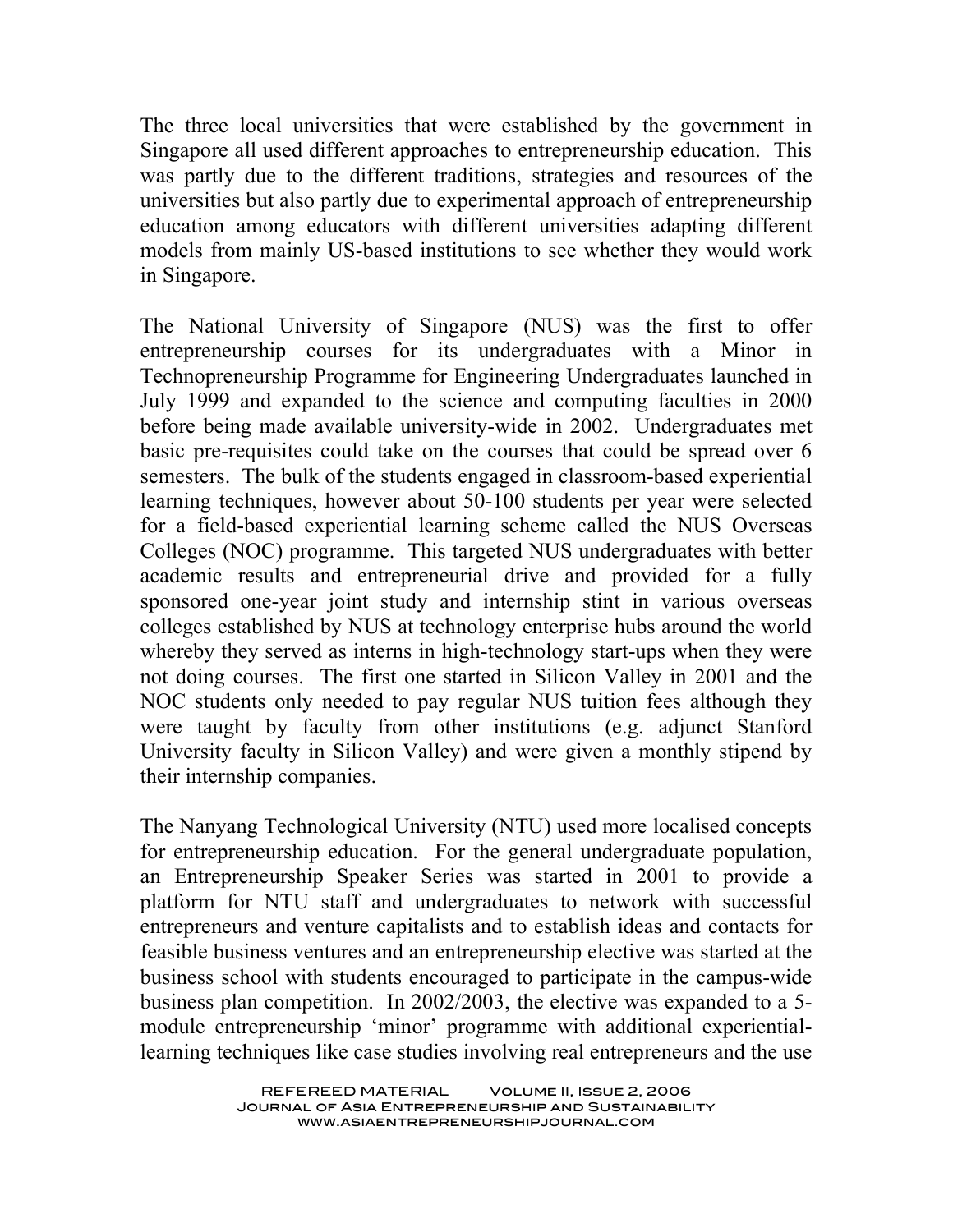of computer-based simulations. As for those who wished to move on into formal entrepreneurship education, in their summer break before their honours year, they were eligible to apply for the Graduate Diploma Technopreneurship & Innovation Programme (TIP), which was a full-time sponsored course jointly conducted by NTU and the University of Washington which combined coursework as well as experiential learning with Singapore and Seattle-based entrepreneurs and scientists. Students received a two-thirds scholarship from the university and the Singapore Economic Development Board and paid for only one-third of the course. The students spent the first ten weeks of their course in Singapore with the subsequent six weeks in Seattle.

The Singapore Management University (SMU) was the last university to introduce entrepreneurship education as the university was only officially incorporated on 12 January 2000, and took in its first students in that year. Its administrative and educational practices are modelled after American institutions, in particular the University of Pennsylvania's Wharton School, which has played a major role in SMU's development. As such, instead of formal entrepreneurship education courses, at SMU, learning has been via loosely structured experiential projects in small groups instead of the usual lectures and tutorials, which enhance interaction and critical thinking. Through this different approach, SMU hopes to produce creative thinkers, challengers to the prevailing mindsets, who bring different perspectives to business.

The polytechnics have always had some form of entrepreneurship promotion activities in their history by funding innovative student start-ups from the mid-1990s onwards but they only incorporated this into their curriculum from 2002/2003 onwards. For example, learning from the universities' experience, Nanyang Polytechnic decided to use simulation and internship methods. Temasek Polytechnic, in contrast, has adopted an action-learning perspective by setting up, within its premises, an on-campus retail store managed by business students.

Given that there was a difference in the time between the start of undergraduate entrepreneurship education programmes as opposed to polytechnic diploma programmes, there was an opportunity to investigate whether the introduction of entrepreneurship education has had any impact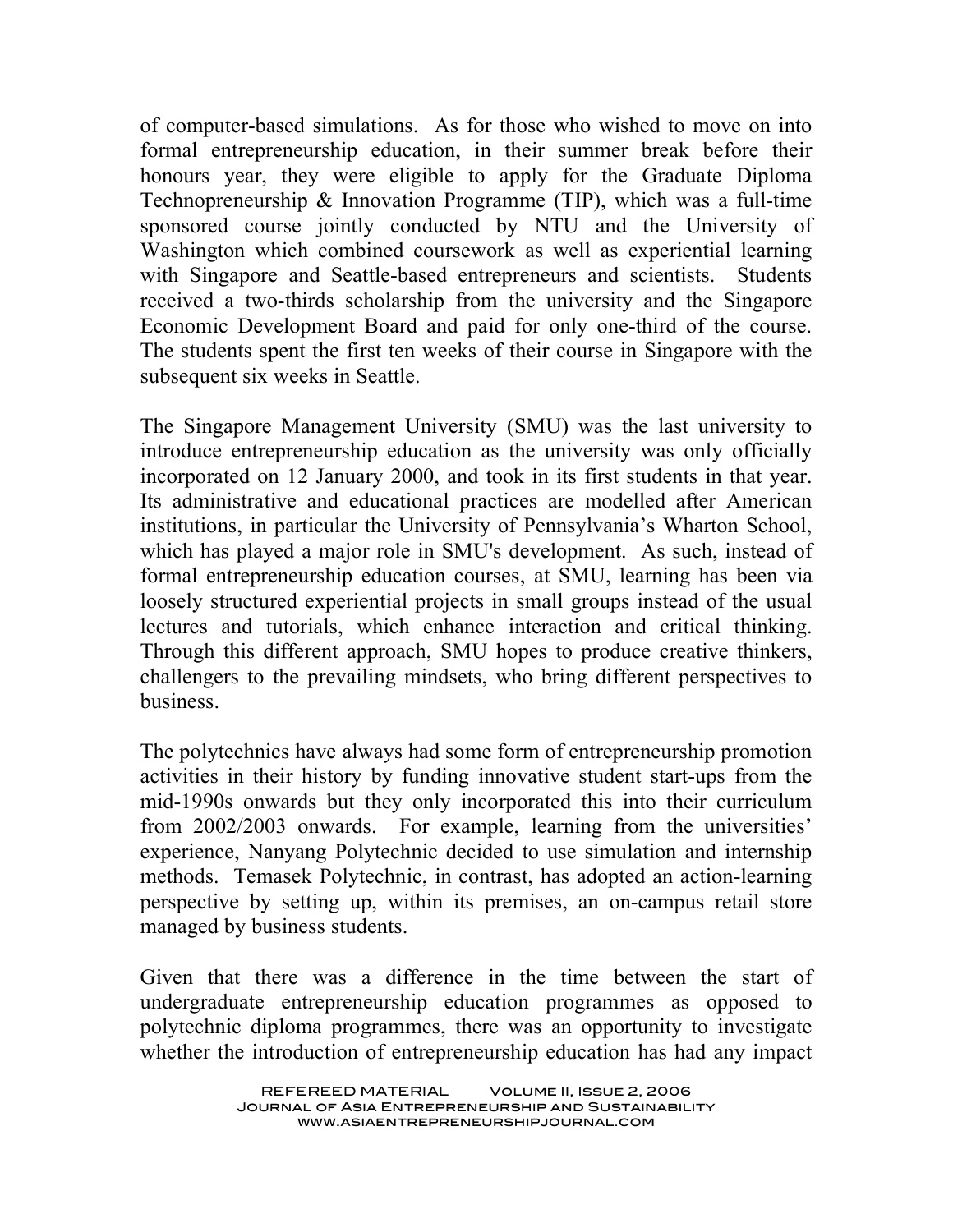on improving entrepreneurial perspectives among undergraduates as compared to students in non-degree courses at the polytechnics.

### **Research Objectives and Hypotheses**

Our primary research objective was to examine whether entrepreneurship education was having an impact on undergraduates' perception of entrepreneurship as compared to their cohort undergoing polytechnic education. Earlier research had indicated that the commonly-held perception of polytechnic students being more entrepreneurial was a valid one (Ghazali et al., 1994; Phan, Wong, & Wang, 2002). If entrepreneurship education was having an impact, then the gap between undergraduates who had completed or were undergoing entrepreneurship education would be smaller or less significant that before. To that end, the primary hypothesis to be tested was:

H1: Undergraduates have the same level of entrepreneurial intention as polytechnic students.

As mentioned above, Ghazali et al. (1994) suggested that gender differences could explain why polytechnic students were more entrepreneurial than university students. As such, in order to test whether it was entrepreneurship education and not gender that was causing the difference, the following hypothesis was also tested:

H2: Male students are more likely to set up their own business than female students.

In order to see if entrepreneurship education was having an impact on entrepreneurial competencies, we included a tongue-in-cheek question that asked what the university students thought about their polytechnic counterparts and vice-versa in terms of 19 factors broadly grouped into 7 types of entrepreneurial competencies. Based on past evidence, most of the competencies would be identified with the polytechnic students. However, if entrepreneurship education was having an impact, then there would be some competencies that the university students would fare better in. As such the third hypothesis is:

H3: Undergraduates have the same entrepreneurial competencies as polytechnic diploma students.

Data Collection

As not all the students in the university were allowed to take entrepreneurship courses, respondents for our questionnaire were selected on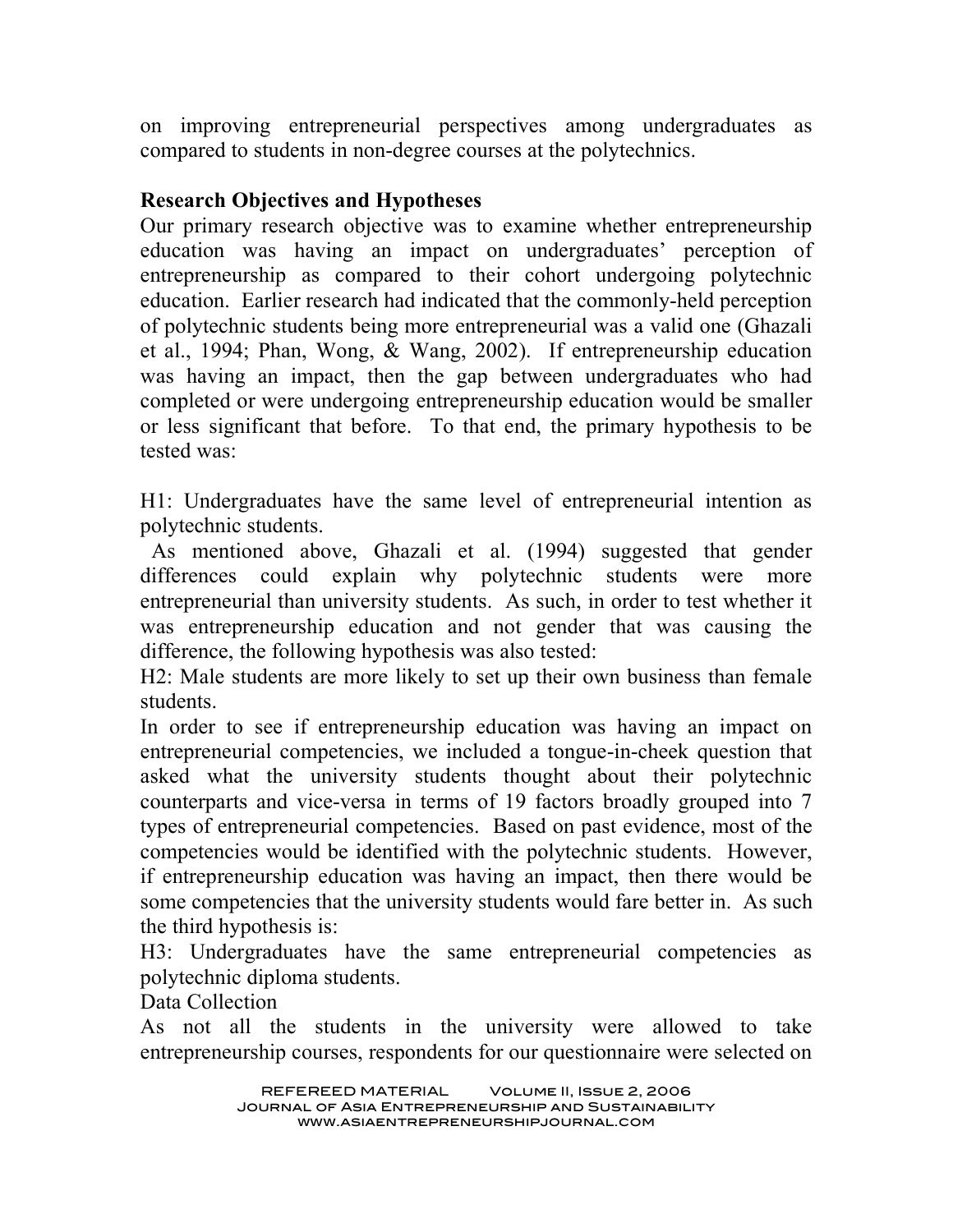a purposive basis. We collected our data at premises of the four polytechnics and the three universities in the 2002/2003 academic year. Responses were solicited from students and undergraduates randomly at various locations like canteens and study benches in different faculties. Different races and both sexes were approached in order to achieve a representative sample. Screening questions like "Are you a Singaporean?" and "Have you undergone or are you undergoing an entrepreneurship course?" helped to ensure that only target respondents were included in the sample.

There were several benefits from the purposive sampling method. Firstly, the data set was controlled. As the respondents were approached personally, it was probable that the questionnaires were more likely to be completed by the intended persons. Hence we are confident of the integrity of the data. Secondly, questionnaires were examined upon submission, and most incomplete ones were returned for completion. Incomplete questionnaires as well as those that do not meet the requirements were voided. Thirdly, the rate of response was greater than typical mail survey. Approximately only one out of thirty individuals who were approached refused to participate in the study.

Therefore, while still existent, non-response bias is not as problematic as mail survey. Furthermore, since responses were checked for completeness, item non-response error was dramatically minimized. Only around 15 out of 760 completed surveys had missing data. Thirdly, this method enables a large sample size to be generated. Central limit theorem suggests that the level of confidence of a large sample approaches that of a random sample. The size of the sample hence improves statistical power.

We recognise that purposive sampling may only result in high internal validity and may limit generalisability but as this research was conducted in a unique window of opportunity with limited resources and the sample was selected based on subjects that were appropriate to the study.

The actual sample size and distribution is summarized in table 1 as follows: Table 1 - Sample size and distribution

| Institution            | Business/ |                        | Information   Engineering   TOTAL |              |
|------------------------|-----------|------------------------|-----------------------------------|--------------|
|                        |           | Accountancy Technology |                                   |              |
| National University 34 |           | 20                     |                                   | $17^{\circ}$ |

REFEREED MATERIAL Volume II, Issue 2, 2006 Journal of Asia Entrepreneurship and Sustainability www.asiaentrepreneurshipjournal.com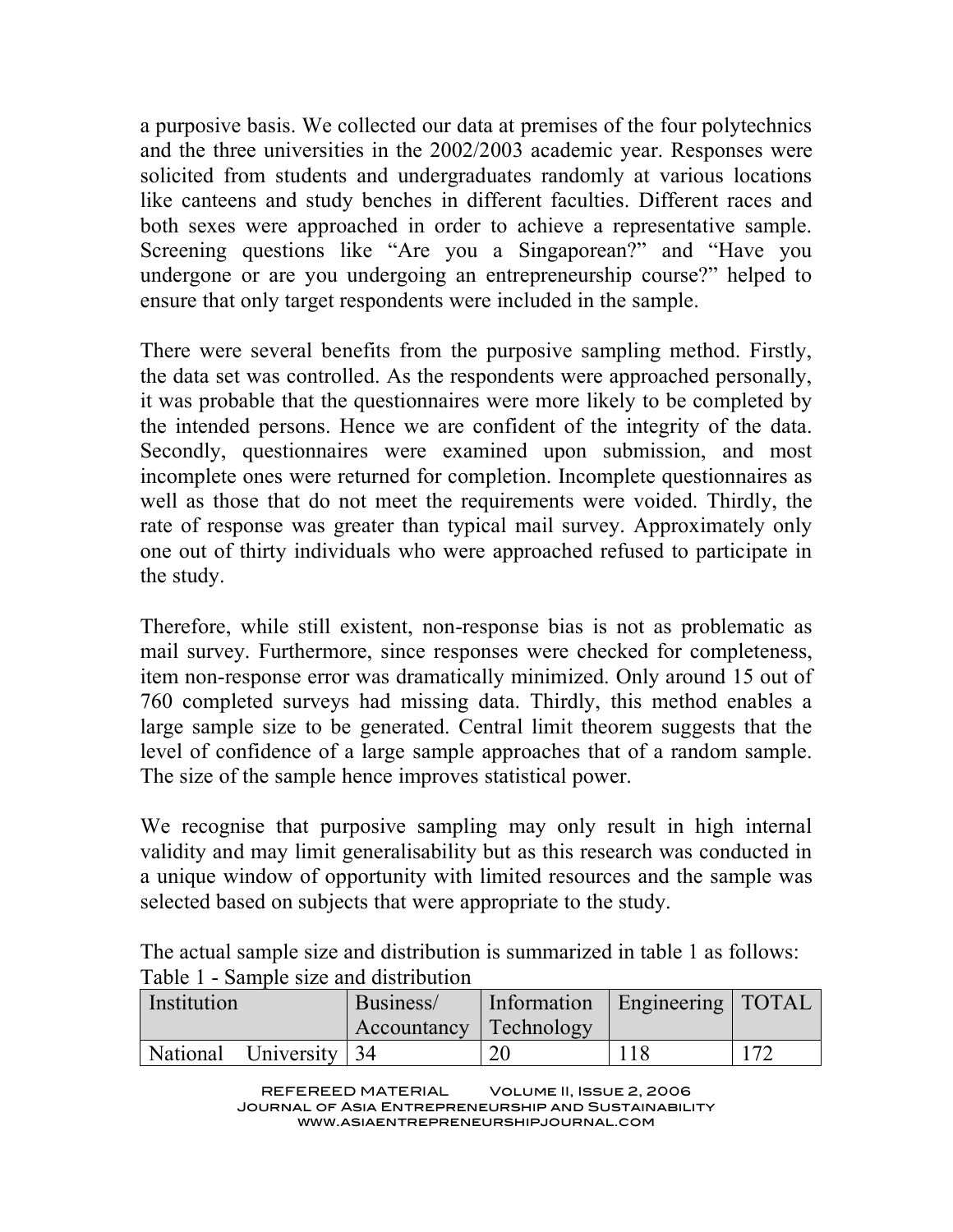| of Singapore (NUS)  |    |    |     |     |
|---------------------|----|----|-----|-----|
| Nanyang             | 37 |    | 137 | 179 |
| Technological       |    |    |     |     |
| University (NTU)    |    |    |     |     |
| Singapore           | 21 |    |     | 21  |
| Management          |    |    |     |     |
| University (SMU)    |    |    |     |     |
| Nanyang Polytechnic | 25 | 25 | 50  | 100 |
| (NYP)               |    |    |     |     |
| Ngee<br>Ann         | 28 | 24 | 38  | 91  |
| Polytechnic (NP)    |    |    |     |     |
| Temasek Polytechnic | 22 | 25 | 49  | 100 |
| (TP)                |    |    |     |     |
| Singapore           | 25 | 23 | 45  | 97  |
| Polytechnic (SP)    |    |    |     |     |

The sample has a high proportion of engineering students and hence may not be seen as representative of the entire student body. However, as the distribution of the students across the 3 main discipline groups is similar between the universities and polytechnics, the data is appropriate for comparison.

Entrepreneurial Intentions of University and Polytechnic Students Compared Our first objective was to find out and compare the level of entrepreneurial intentions among local undergraduates and polytechnic students. As noted earlier, research and perception had shown that polytechnic students were more entrepreneurial, as compared to undergraduates. We attempted to find out if this perception still held after entrepreneurship education among undergraduates by comparing the entrepreneurial intentions between the two groups of students. Tables 2 and 3 below show the results.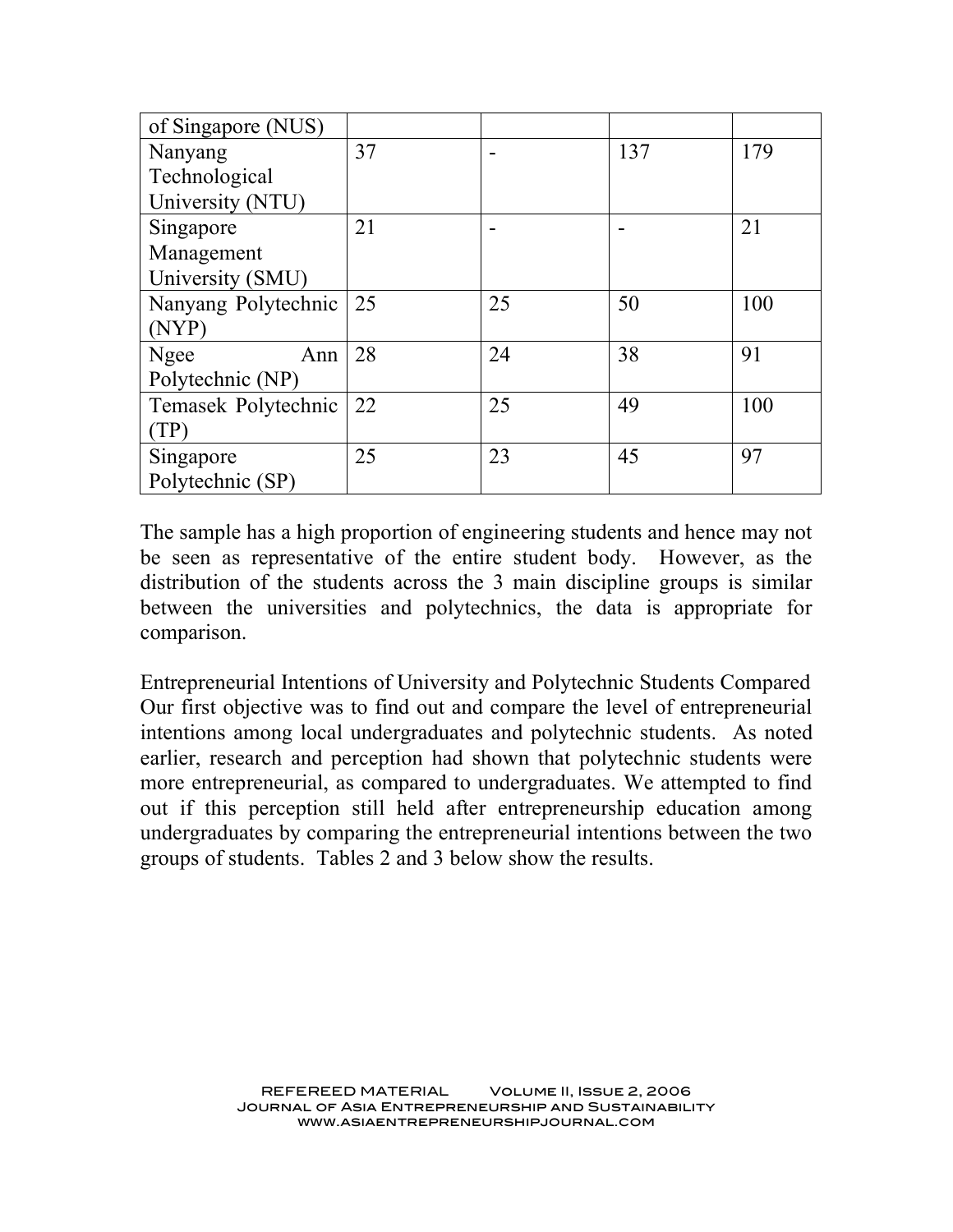| Intention to set up own business?   Frequency   Percent (%) |     |     |
|-------------------------------------------------------------|-----|-----|
| Yes                                                         |     | 599 |
| N <sub>0</sub>                                              | 305 | 40. |
| Total                                                       | 760 |     |

Table 2 - Proportion of our Survey Population Who Have the Intention to Start Their Own Business

Table 3 - Proportion of our Survey Population Who Have the Intention to Start Their Own Business (Breakdown by Institutions).

| tion to |            |            |           |            |            | Intention           |            |            |            |      |
|---------|------------|------------|-----------|------------|------------|---------------------|------------|------------|------------|------|
| up      |            |            |           |            |            | set up<br>to        |            |            |            |      |
| ess?    | <b>NYP</b> | <b>NP</b>  | <b>TP</b> | <b>SP</b>  | Total      | business?           | <b>NUS</b> | <b>NTU</b> | <b>SMU</b> | To   |
| technic |            |            |           |            |            | <i>(university)</i> |            |            |            |      |
| nts)    |            |            |           |            |            | students)           |            |            |            |      |
|         | 65         | 53         | 55        | 50         | 223        | Yes                 | 104        | 115        | 13         | 23'  |
|         |            |            |           |            |            |                     |            |            |            |      |
|         | (65%)      | $(58.2\%)$ | (55%)     | $(51.5\%)$ | $(57.5\%)$ |                     | $(60.5\%)$ | $(64.2\%)$ | $(61.9\%)$ | (62) |
|         | 35         | 38         | 45        | 47         | 165        | No                  | 68         | 64         | 8          | 14(  |
|         | (35%)      | $(41.8\%)$ | (45%)     | $(48.5\%)$ | $(42.5\%)$ |                     | $(39.5\%)$ | $(35.8\%)$ | $(38.1\%)$ | (37) |
|         | 100        | 91         | 100       | 97         | 388        | Total               | 172        | 179        | 21         | 37'  |
|         | $(100\%)$  | $(100\%)$  | $(100\%)$ | $(100\%)$  | $(100\%)$  |                     | $(100\%)$  | $(100\%)$  | $(100\%)$  | (10  |

Testing the hypothesis (H1) that Singaporean undergraduates would have the same level of entrepreneurial intentions as polytechnic students yielded the results as shown in Table 4:

Table 4 - Test Statistics for Hypothesis 1.

| Proportion of university Proportion of polytechnic Test                 |                        |  |       |
|-------------------------------------------------------------------------|------------------------|--|-------|
| students who have intention to students who have intention to Statistic |                        |  |       |
| set up business $(x1)$                                                  | set up business $(x2)$ |  | (z)   |
| 0.624                                                                   | 0.575                  |  | 1.375 |

Since the test statistic falls in the non-rejection region, we did not reject the null hypothesis and conclude that the difference between the two groups is not significant. We believe that the perception may have been true in the past but that entrepreneurship education among university students was having a positive effect in changing perceptions. This may have been reinforced by the recent recession of 2001/2002 caused in part by the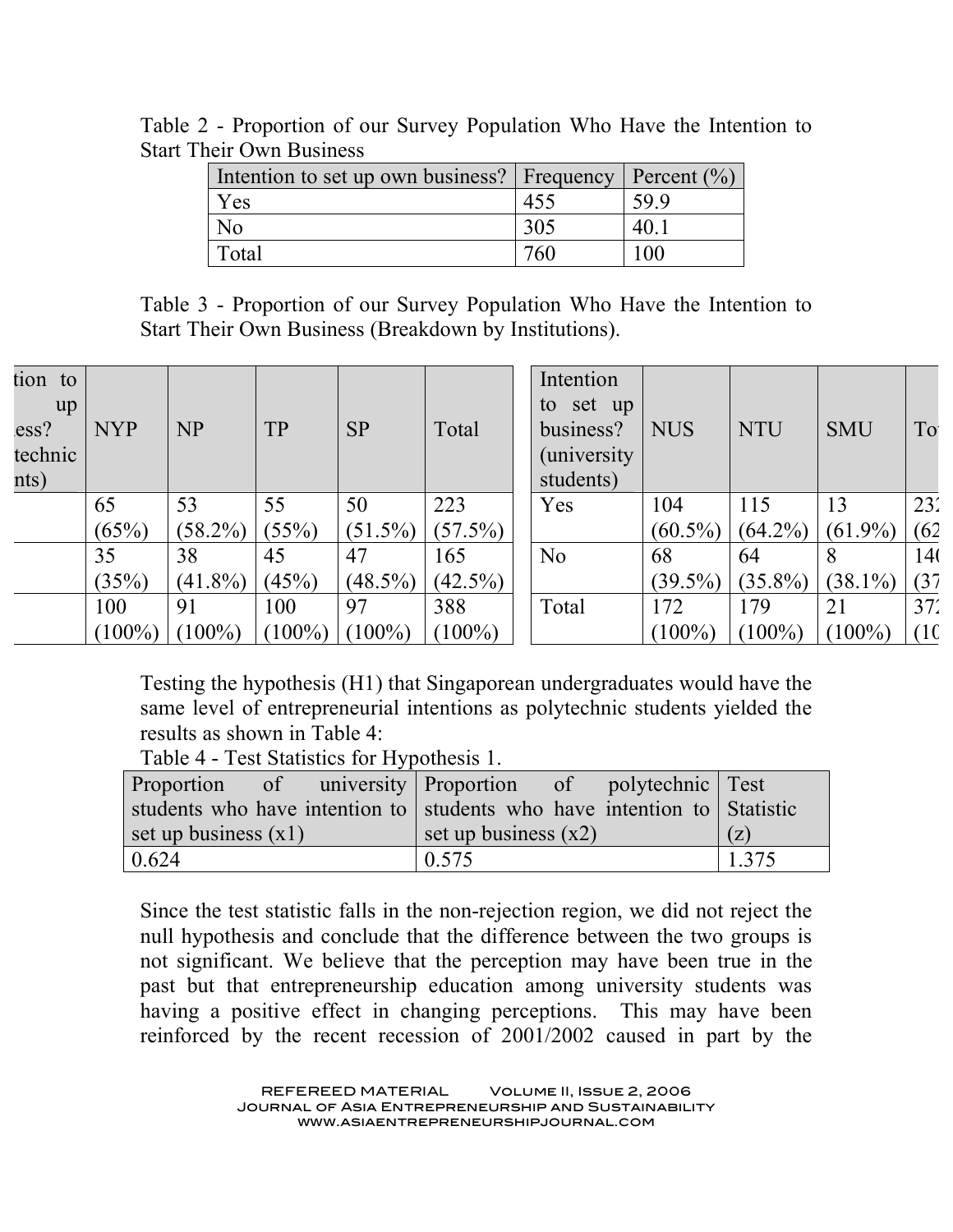aftershocks of 9/11 and SARS. In the past, undergraduates had no problem getting a stable salaried job. However, with the onset of the recession and the surge in the unemployment rate, many fresh undergraduates have difficulties in securing a job. Also, a university degree was no longer a guarantee to a secured job and this may have unleashed the entrepreneurial streak within them.

We also sought to examine in more detail if there were differences in the perceived opportunities and obstacles to starting their own ventures between university and polytechnic students. Table 5 below and the subsequent discussion reinforce the general finding that entrepreneurship education among the undergraduates was reversing the stereotypical view of polytechnic students were more likely to become entrepreneurs than university students.

|                                         |  | Table 5 - Reasons that Prompt Respondents to Start their Own Business - |  |  |  |
|-----------------------------------------|--|-------------------------------------------------------------------------|--|--|--|
| University versus Polytechnic Students. |  |                                                                         |  |  |  |

| Reasons holding Singaporeans back from     | Percentage                  |      |  |  |  |
|--------------------------------------------|-----------------------------|------|--|--|--|
| venturing into their own business          | Polytechnics   Universities |      |  |  |  |
| a) Profit-driven; able to earn more money  | 76.2                        | 78.0 |  |  |  |
| b) Desire to meet challenges               | 53.8                        | 50.9 |  |  |  |
| c) Dislike working for others              | 32.7                        | 36.6 |  |  |  |
| d) Opportunity to use one's knowledge in a | 56.1                        | 35.8 |  |  |  |
| certain field                              |                             |      |  |  |  |
| e) Influence of friends and family members | 20.6                        | 11.2 |  |  |  |
| f) Sense of satisfaction/achievement       | 83.0                        | 87.1 |  |  |  |
| g) Has been my ambition since young        | 32.3                        | 22.0 |  |  |  |
| h) Others, please specify                  | 4.0                         | 5.2  |  |  |  |

A comparison between the two groups of students reveals that there are no major differences in the reasons that prompt them to start their own business. The existence of profit and a sense of satisfaction/achievement are the two most frequently cited reasons by both groups. This finding reinforces earlier research that shows that entrepreneurship education can have a positive impact on encouraging students to consider new venture creation as a viable career alternative.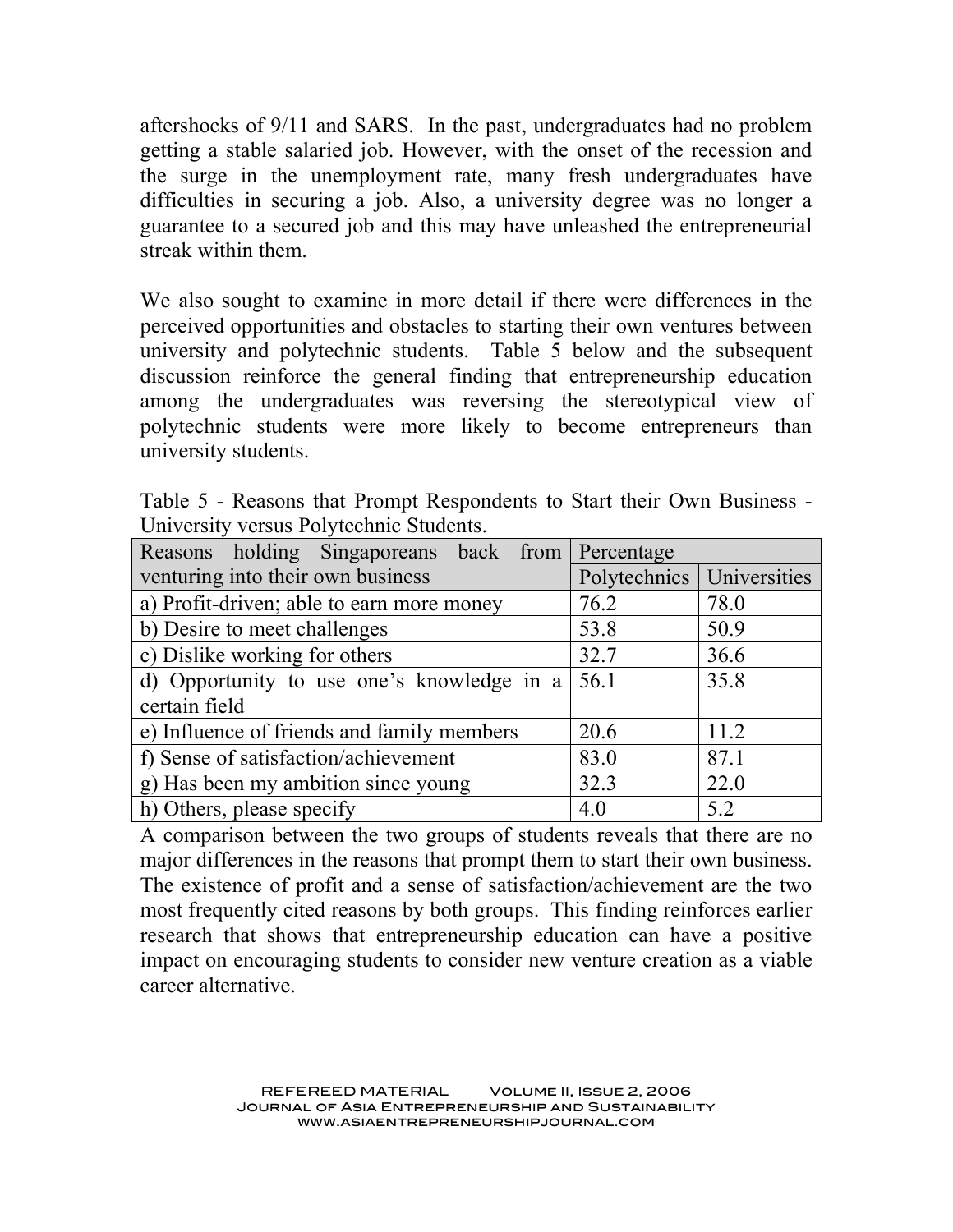Earlier research had indicated that there was a gender bias in entrepreneurial intention among tertiary level students. However, when we tested this as hypothesis H2, this bias is no longer significant (see table 6 below).

| Proportion of male Proportion of female Test              |                 |  |       | $\vert$ P-value |
|-----------------------------------------------------------|-----------------|--|-------|-----------------|
| undergraduates who have undergraduates who have Statistic |                 |  |       | $\mid$ (1-      |
| intention to set up intention to set up $(z)$             |                 |  |       | tailed)         |
| business $(p1)$                                           | business $(p2)$ |  |       |                 |
| 0.624                                                     | 0.558           |  | 1.825 | 0.034           |

Table 6 - Male versus Female Undergraduate Students

Since the test statistic falls in the rejection region, we concluded that the male respondents are not more likely to set up their own business, contrary to the traditional viewpoint.

One possible explanation is that female undergraduates today have more role models who have done well as entrepreneurs and as such are less risk-averse to starting their own ventures. Examples of successful female entrepreneurs in Singapore include Jannie Tay who founded The Hour Glass, and Mrs Nanz Chong-Komo, founder of The 1.99 Shop.

# **Entrepreneurial Competencies of University and Polytechnic Students Compared**

To examine differences in entrepreneurial competencies, we included a tongue-in-cheek question that asked what the university students thought about their polytechnic counterparts and vice-versa in terms of 19 factors broadly grouped into competencies of risk-taking, innovation, independence, perseverance, opportunity, inter-personal skills and leadership. Three statements (some positive and some negative to ensure consistent responses) are used for each competency, with the only exception being leadership skills, which has only a positive statement. Table 7 below illustrates the results based on responses from 372 university students and 388 polytechnic students.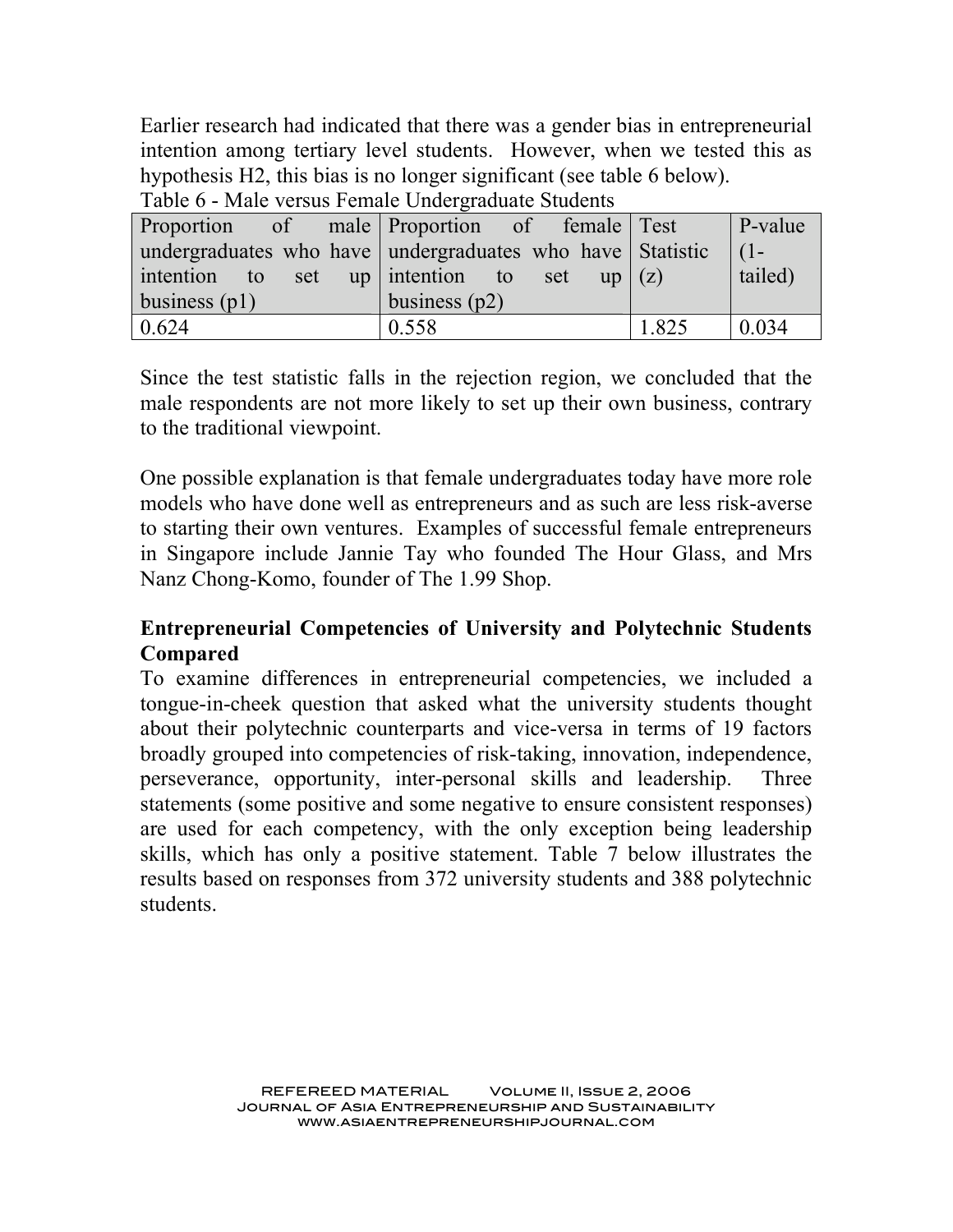|                  | Statistics/Compete  | Risk-      | Innovati   | Independe  | Persevera  | Opportun  | Inter-                    | Leaders    |
|------------------|---------------------|------------|------------|------------|------------|-----------|---------------------------|------------|
| ncy              |                     | taking     | on         | nce        | nce        | ity       | personal<br><b>Skills</b> | hip        |
| Universities     |                     | 3.2769     | 3.5099     | 3.2554     | 3.5959     | 3.0367    | 3.4892                    | 3.1237     |
| (Mean)           |                     |            |            |            |            |           |                           |            |
| Polytechnics     |                     | 3.2990     | 3.4691     | 3.1022     | 3.7053     | 3.1478    | 3.3092                    | 3.0464     |
| (Mean)           |                     |            |            |            |            |           |                           |            |
| Equal            | T-value             | $-0.468$   | 0.877      | 3.250      | $-2.060$   | $-2.638$  | 3.885                     | 0.951      |
| varianc          |                     | 0.64       | 0.381      | 0.001      | 0.040      | 0.008     | 0.000                     | 0.342      |
| es               | Significa           |            |            |            |            |           |                           |            |
| assume           | nce                 |            |            |            |            |           |                           |            |
| d                |                     |            |            |            |            |           |                           |            |
| Equal<br>varianc | T-value             | $-0.467$   | 0.877      | 3.253      | $-2.067$   | $-2.641$  | 3.886                     | 0.954      |
| es<br>not        | Significa           | 0.64       | 0.381      | 0.001      | 0.039      | 0.008     | 0.000                     | 0.340      |
| assume           | nce                 |            |            |            |            |           |                           |            |
| d                |                     |            |            |            |            |           |                           |            |
| Implication:     |                     | <b>Not</b> | <b>Not</b> | Significan | Significan | Significa | Signific                  | <b>Not</b> |
| Whether          | the                 | signific   | significa  | t          | t          | nt        | ant                       | signific   |
| competency       |                     | ant        | nt         |            |            |           |                           | ant        |
| significantly    |                     |            |            |            |            |           |                           |            |
| distinguish      |                     |            |            |            |            |           |                           |            |
| between          |                     |            |            |            |            |           |                           |            |
| polytechnic      | and                 |            |            |            |            |           |                           |            |
|                  | university students |            |            |            |            |           |                           |            |

Table 7 - Entrepreneurial Competencies - University versus Polytechnic Students.

The results showed that the two groups still regarded each other as quite different in terms of entrepreneurial competencies as there are four categories that they are significantly different. While there are similarities towards risk-taking, innovation and leadership, the university students were more independent and possessed better interpersonal skills than polytechnic students. This may be due to the age difference, as you get more independent when you grow older. More mature thinking and better handling of human relationships make university students possess better interpersonal skills while polytechnic students are more persevering and opportunistic. The educational system may provide an explanation for this finding. The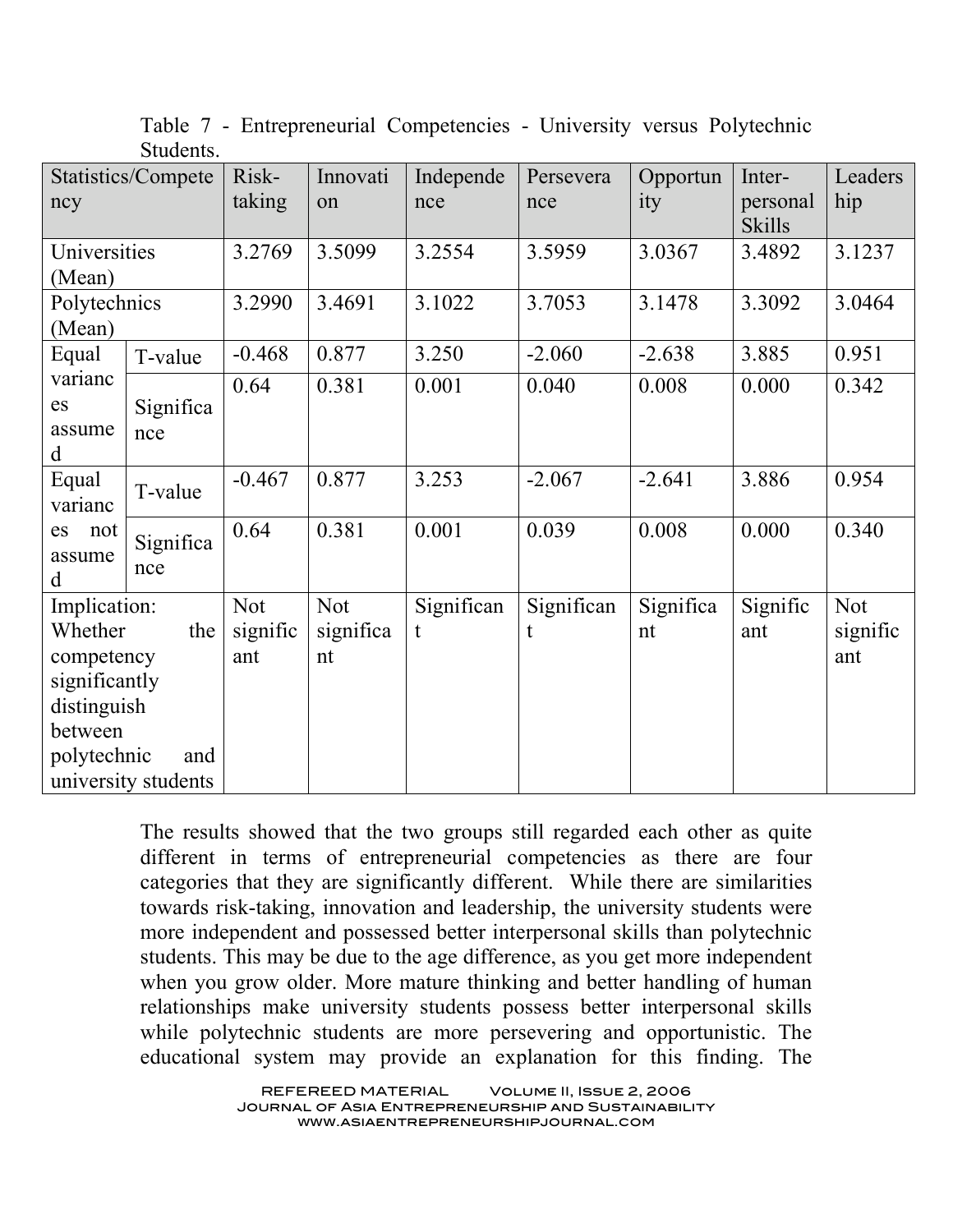university system of teaching and learning has always more geared towards developing independent learners as opposed to 'receivers'. Although some of the independent learning features can also be found in polytechnics, they are less extensive. However, polytechnic education may reinforce tolerance for failure and opportunity recognition as it has a more practical and handson focus. As independence and interpersonal skills are more highly sought after characteristics among employers as opposed to tolerance of failure and opportunity recognition, entrepreneurship education may not actually have a desirable effect on encouraging university students to start their own ventures. Instead it may exacerbate the trend of them being absorbed into larger organisations that are willing to pay for graduates with these characteristics.

Opportunity recognition has been identified by researchers as the most important competency among entrepreneurs (Shane & Venkataraman, 2000) and it is worrying that this is not being developed sufficiently among undergraduates, despite the more experiential nature of the courses. It may be because these methods are new and need time for both students and lecturers to get used to and be proficient in. As Smith (2001) notes, "it is well known that experience itself is a very slippery teacher." (p. 36). However, as the entrepreneurship programmes are run mainly by academics that have come out of business schools, it could be a larger problem of being unable to break out of the dominant pedagogic paradigms in management education. As Kourilsky (1995) comments, "current entrepreneurship education tends to migrate towards its natural focus of 'least resistance' – the traditional business management process areas" but entrepreneurship education needs to break out of this and develop "without business management's seminal antecedents – opportunity recognition, marshalling of resources, and creation of the business venture." (p. 14)

Similarly, the ability to tolerate failure is a significant factor and may be even harder to achieve for entrepreneurship education courses run within universities. This is similar to the developing competencies in coping with ambiguity and constant change. As Gendron (2004) observes,

"Almost anybody who has either been involved in start-ups or created one of their own often talks about some periods in those early days characterized by messiness, chaos, and constant ambiguity. Is there anything you can imagine doing in a university environment that would better prepare people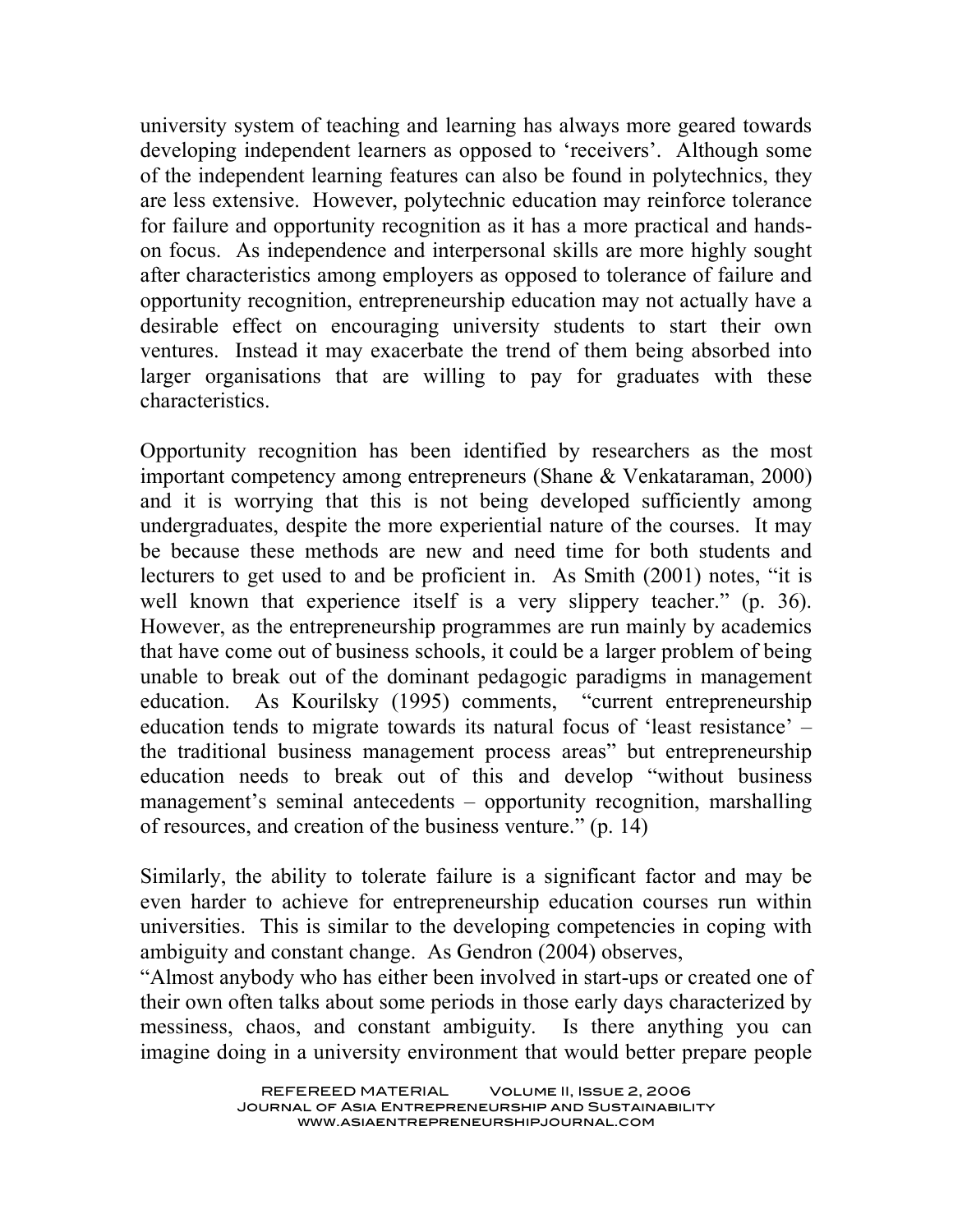for the world of the start-up, which in many ways is completely contrary to the world of academia where you're constantly searching for clarity, for closure, for lack of ambiguity?" (p. 308).

#### **Limitations**

There are three limitations in the research for this paper. Firstly, respondent error is of a concern. The tendency to endorse favourable statements and not endorse negative statements is reduced in this research by introducing positive and negative statements to ensure consistency in response. Unless respondents conscientiously 'fake' responses, the results are considerably reliable. The perception of social desirability of the respondent vis-à-vis the question may also be problematic. However, this may be resolved by ensuring confidentiality (since no sensitive data information was asked in our survey) so that respondents are more likely to provide truthful responses. Secondly, a limitation concerning the instrumentation is response sets, which involves a host of biases such as acquiescence, evasiveness, tendency to guess and working for speed instead of accuracy. In addition, the survey design suffers from the potential bias that the researcher introduces. Systematic forms of bias may be incorporated by the definition of the questions, response sets and conditions for participation. Moreover, there may also be problems associated with respondents. No other control over respondent conditions could be achieved. The use of students as surrogates for entrepreneurs is also an issue.

Thirdly, the sample includes students who were doing entrepreneurship courses as a compulsory subject and those who were doing it as an elective. Given that the motivation of the students could be quite different depending on their ability to choose to go on these programmes, this could have an impact on the results. However, as the policies of the different tertiary education institutions were in constant flux during this period, we could not effectively control for this and hence the results may lead to methodological problems of aggregation (During, Oakey, & Kipling, 2000; Gartner & Birley, 2002).

## **Conclusion**

The Singapore government has invested significantly in entrepreneurship education in the hope that some of the more talented Singaporeans would take on the challenge to start their own high-technology or knowledge-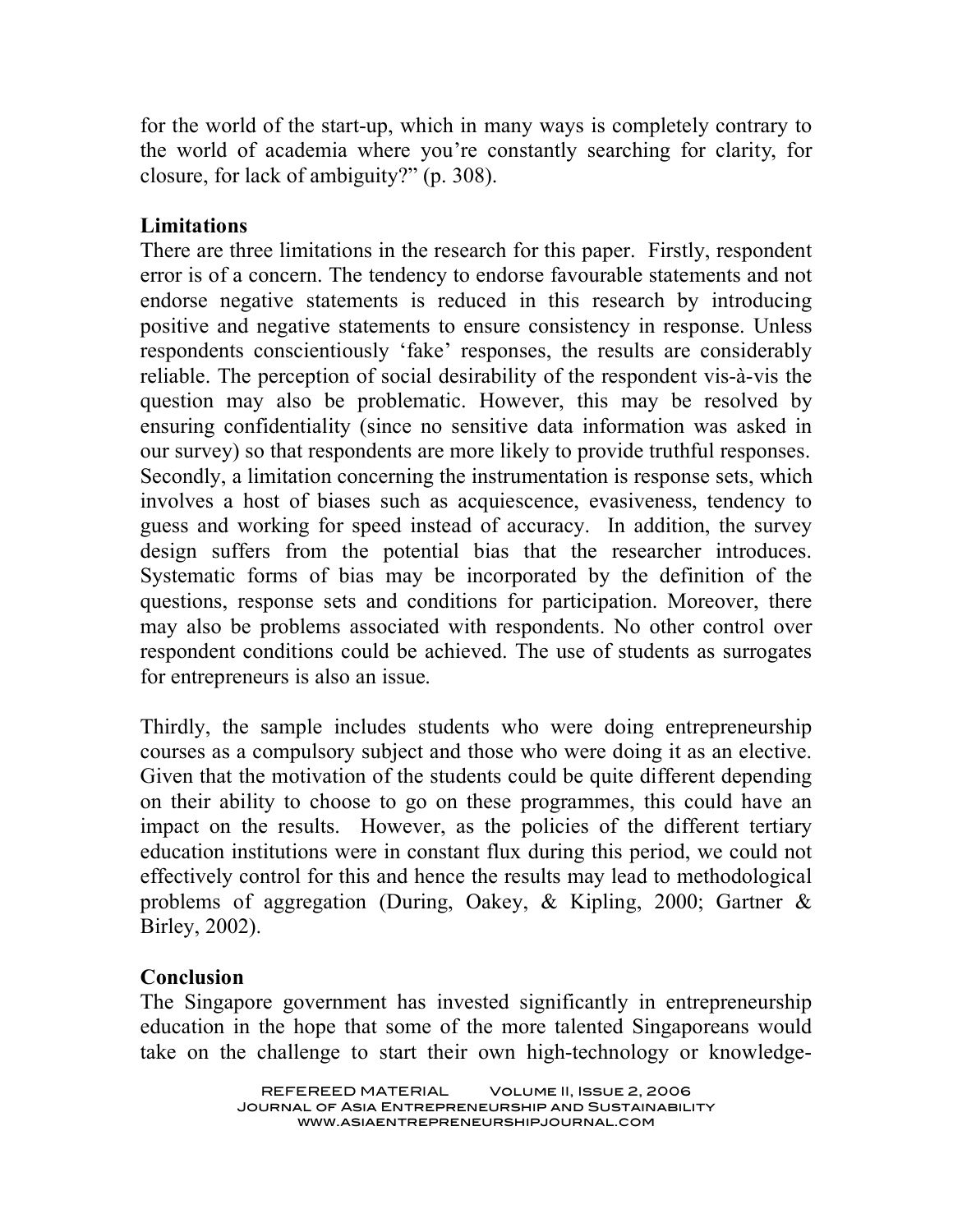intensive ventures. The Singapore universities adopted various experiential learning techniques in their entrepreneurial education programmes. Although the common perception and past research in Singapore has been that polytechnic diploma holders are more entrepreneurial than graduates, in this paper, we find that the initial introduction of entrepreneurship education into the undergraduate syllabus in Singaporean universities has had a positive effect on changing entrepreneurial perceptions and intentions among Singapore undergraduates. It also appears that the long-standing entrepreneurial gap between graduates and polytechnic diploma holders may be narrowing.

However, this trend may be short-lived as entrepreneurship education does not seem to be improving the persistence and opportunity recognition competencies of the graduates. Moreover, in the spirit of competition and meeting national education strategic targets, the success of the entrepreneurship education efforts in the universities has also led to the polytechnics introducing formal entrepreneurship education programmes into their syllabi. For example, Singapore's newest polytechnic, Republic Polytechnic, has adopted the more specific Problem-Based Learning method for its curriculum whereby learning is achieved via students tackling a set of problems that reflect the real-work situation as closely as possible (Tan & Ng, 2006; Wee, 2004). This may result in current diploma students who are undergoing entrepreneurship education having higher entrepreneurial intention and perceptions thereby re-establishing any gap that was initially created between university graduates and diploma holders. But from the educators and policy-makers perspective, this can only be a good outcome as entrepreneurship education is changing mindsets among both undergraduates and polytechnic students.

However, the trend in entrepreneurial competencies is worrying. The study finds that entrepreneurship courses have not had as much of a significant impact with the key entrepreneurial competencies of opportunity recognition and tolerance of failure still more prevalent among undergraduates than polytechnic students. Whether the causes are institutional or transient is debateable but it may point to what Hampden-Turner & Tan (2002) identified, using Kolb's model, as a larger problem in Singapore's highly meritocratic educational system, namely the cultural impediments to facilitate reconciliation of abstract thought with concrete actions: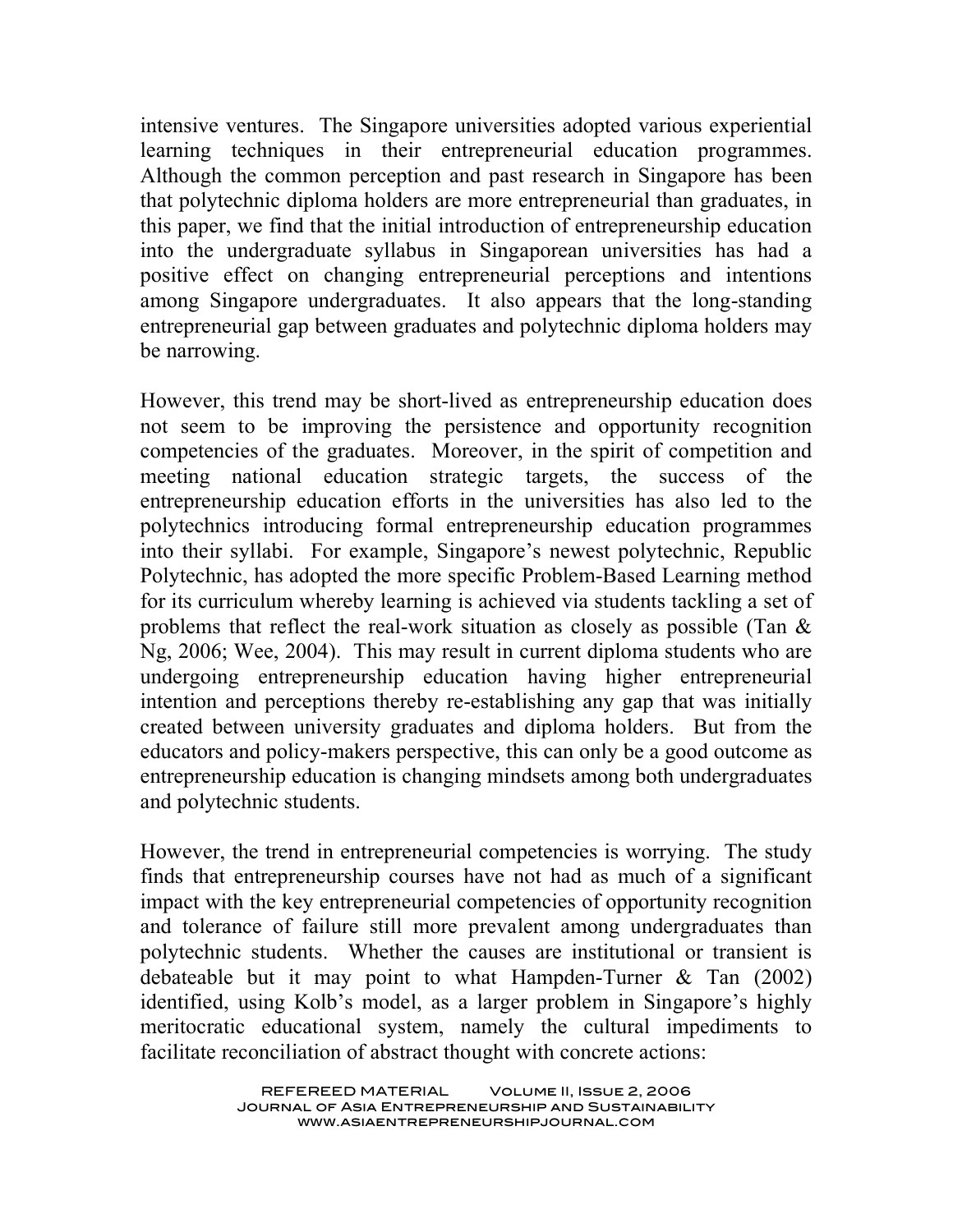"There is also a marked reluctance by abstract thinkers to come down to earth and consider the impact of their ideas and strategies on real people in the world of objects. To descend to the concrete world is risky. You may discover that your thoughts are insignificant in their repercussions or plain wrong … One constant feature of the entrepreneur is that he/she must command all levels of thought form the most abstract thoughts to the most concrete instances and details. The Big Idea either works "on the ground" in shops and offices, in orders and deliveries or it fails. Nor can you leave out any of the details. One glitch on day one with customer one and it may all be over … So how readily do Singaporeans take to the kind of person who is effective at all levels and not afraid to get his hands dirty? Our preliminary investigation suggests that the higher reaches of the abstraction ladder is indeed a privileged place and a relatively safe perch above the fray." (pp. 84- 85) (emphasis in original).

While this may be a pessimistic view, it is important that the continued progress of these trends be monitored and investigated and points towards further research needed to track whether some of the more encouraging findings actually lead to higher new venture creation and better entrepreneurial performance.

#### **Acknowledgements**

The authors would like to thank Dr Charles Hampden-Turner from the Judge Business School, University of Cambridge for his helpful comments and feedback.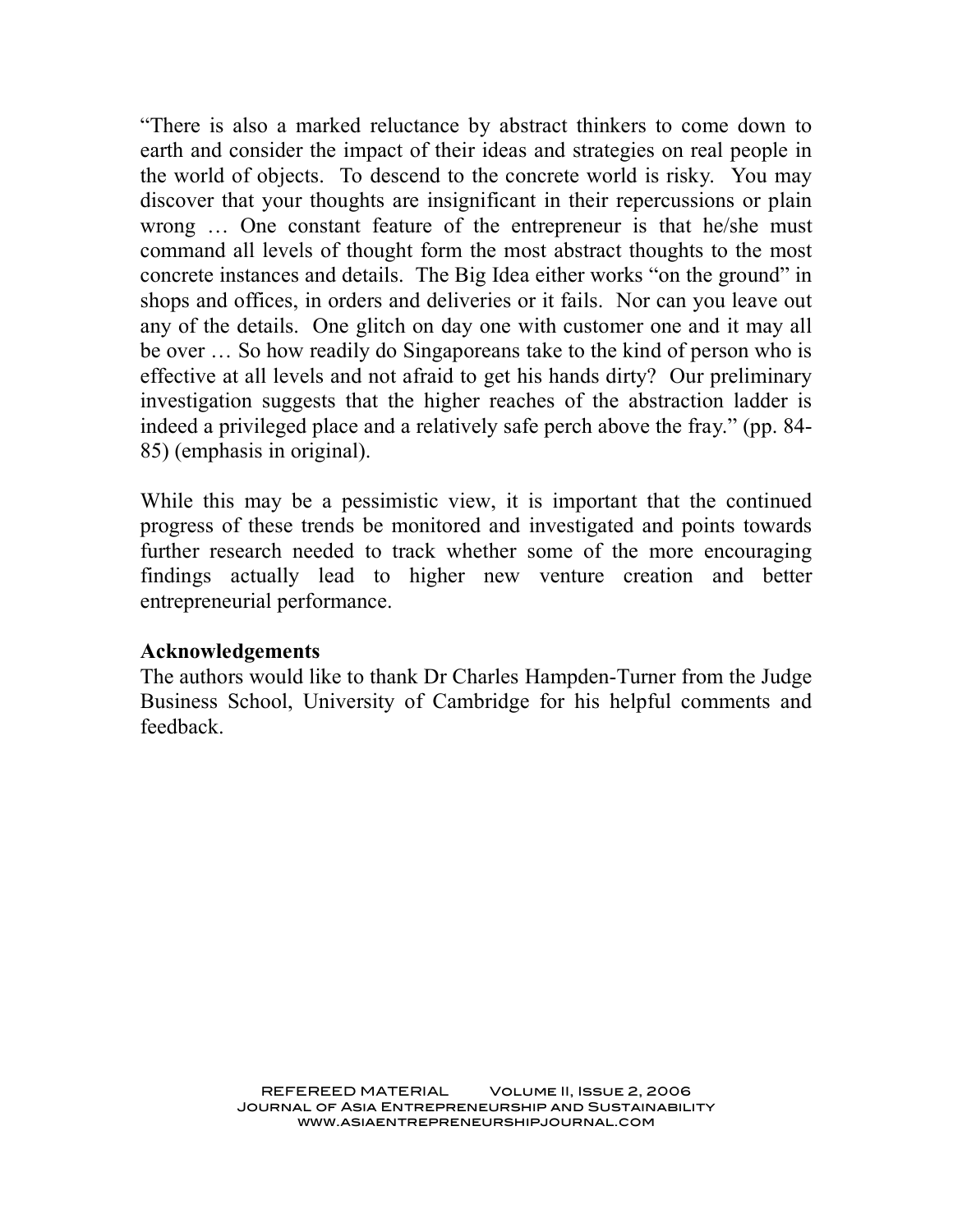#### **References**

Argyris, C., & Schon, D. A. (1978). Organizational learning : A Theory of Action Perspective. London: Addison-Wesley.

Aronsson, M. (2004). Education Matters--But Does Entrepreneurship Education? An interview with David Birch. Academy of Management Learning & Education, 3(3), 289-292.

Bandura, A. (1977). Self-efficacy: toward a unifying theory of behavioral change. Psychological Review, 84, 191-215.

Bandura, A. (1991). Human agency: The rhetoric and the reality. American Psychologist, 46(2).

Birley, S. (1989). Female Entrepreneurs: Are They Really Any Different? Journal of Small Business Management, 27(1), 32-37.

Burgoyne, J. G. (1993). The Competence Movement: Issues, Stakeholders and Prospects. Personnel Review, 22(6), 6-13.

Bygrave, W. D. (1997). The portable MBA in entrepreneurship (2nd ed.). New York: J. Wiley & Sons.

Chandler, G. N., & Jansen, E. (1992). The Founder's Self-Assessed Competence and Venture Performance. Journal of Business Venturing, 7(3), 223-236.

Chandrashekaran, M., McNeilly, K., Russ, F. A., & Marinova, D. (2000). From Uncertain Intentions to Actual Behavior: A Threshold Model of Whether and When Salespeople Quit. Journal of Marketing Research, 37(4), 463-479.

Churchill, G. A., Jr. (1986). Teaching Introductory Marketing Research. In J. Guiltinan & D. Achabal (Eds.), Proceedings, AMA Winter Educators' Conference B2 - Proceedings, AMA Winter Educators' Conference (pp. 53). Chicago, IL: American Marketing Association.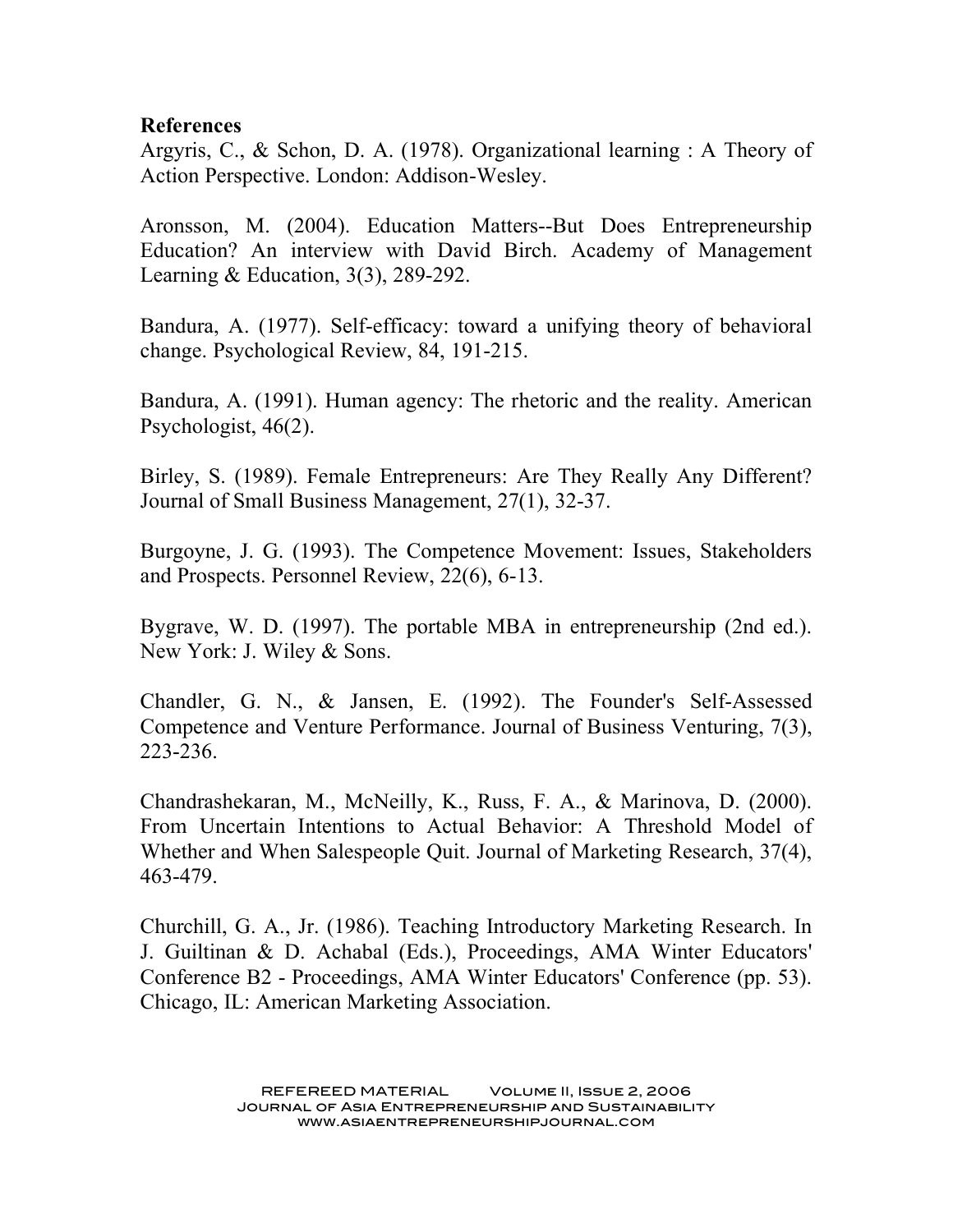Donckels, R., & Miettinen, A. (1997). Entrepreneurship and SME research : on its way to the next millenium. Aldershot: Ashgate.

Douglas, E. J., & Shepherd, D. A. (2000). Entrepreneurship as a Utility Maximising Response. Journal of Business Venturing, 15(3), 231-251.

Douglas, E. J., & Shepherd, D. A. (2002). Self-Employment as a Career Choice: Attitudes, Entrepreneurial Intentions, and Utility Maximization. Entrepreneurship: Theory & Practice, 26(3), 81-90

Drucker, P. F. (1985). Innovation and Entrepreneurship: Practice and Principles. London: Heinemann.

During, W. E., Oakey, R. P., & Kipling, M. (2000). New Technology-Based Firms at the Turn of the Century. Oxford: Pergamon. Feldman, J. M. (2001). Towards the post-university: Centres of higher learning and creative spaces as economic development and social change agents. Economic and industrial Democracy, 22(1), 99-143.

Fiet, J. O. (2001). The Theoretical Side of Teaching Entrepreneurship. Journal of Business Venturing, 16(1), 1-24.

Gaidis, W. C., Andrews, J. C., & summer. (1991). An experiential approach for integrating ethical analysis into marketing coursework. Journal of Marketing Education, 13(2), 3-9.

Gartner, W. B., & Birley, S. (2002). Introduction to the Special Issue on Qualitative Methods in Entrepreneurship Research. Journal of Business Venturing, 17(5), 387-395.

Gendron, G. (2004). Practitioners' Perspectives on Entrepreneurship Education: An Interview With Steve Case, Matt Goldman, Tom Golisano, Geraldine Laybourne, Jeff Taylor, and Alan Webber. Academy of Management Learning & Education, 3(3), 302-314.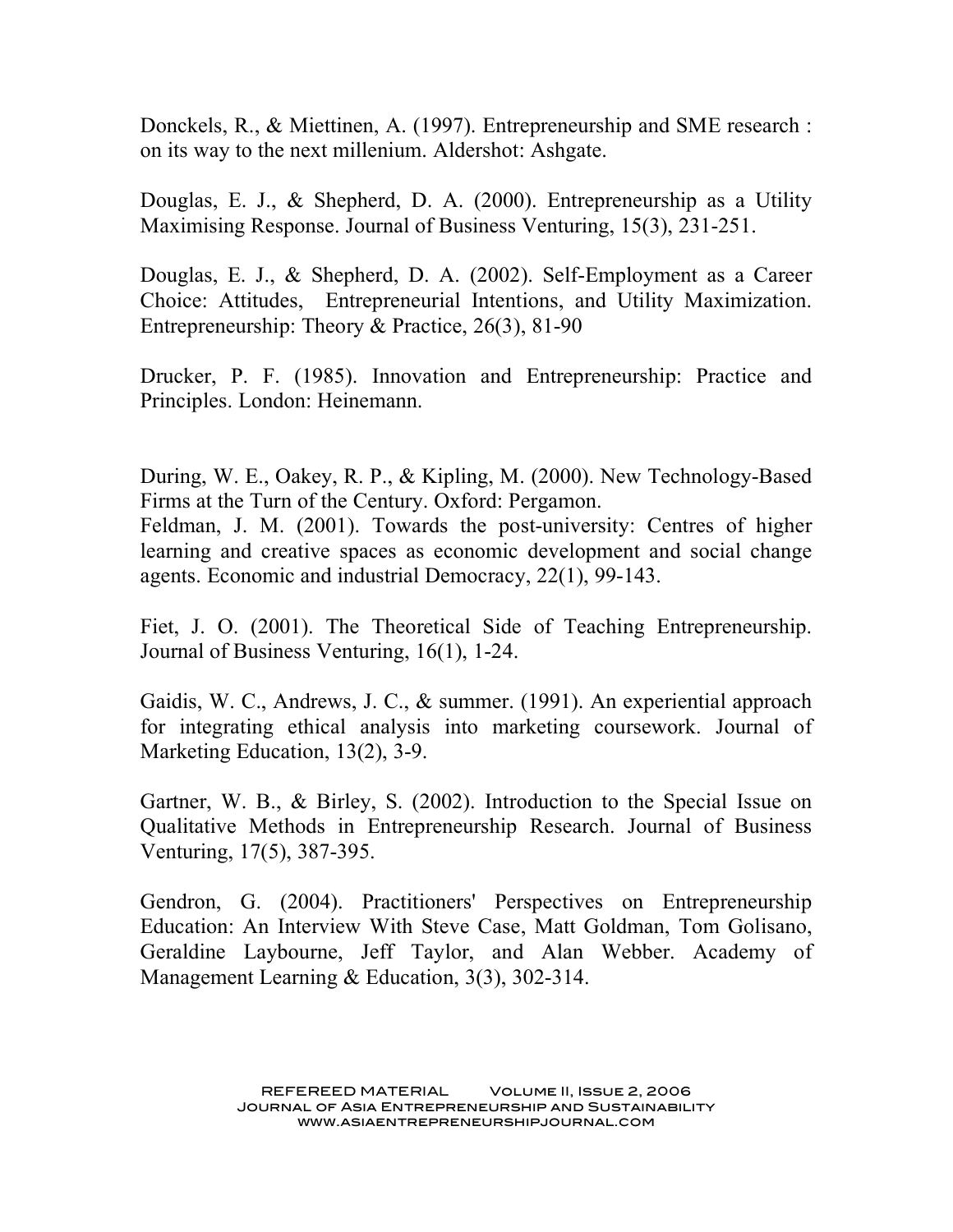Ghazali, A., Chew, S. B., Ghosh, B. C., & Tay, R. S. T. (1994). Tertiary education, gender and entrepreneurship: An empirical analysis. Journal of Enterprising Culture, 1(3&4), 473-495.

Gorman, G., & Hanlon, D. (1997). Some research perspectives on entrepreneurship education, enterprise education and education for small business managment: A ten-year literature review. International Small Business Journal, 15(3), 56-77.

Greene, P., Hart, M., Gatewood, E., Brush, C., & Carter, N. (2003). Women Entrepreneurs: Moving Front and Center: An Overview of Research and Theory. Coleman White Paper Series, 3, 1–47.

Greene, P. G., Katz, J. A., & Johannisson, B. (2004). From the Guest Co-Editors. Academy of Management Learning & Education, 3(3), 241-242.

Hamer, L. O. (2000). The Additive Effects of Semistructured Classroom Activities on Student Learning: An Application of Classroom-Based Experiential Learning Techniques. Journal of Marketing Education, 22(1), 25-34.

Hampden-Turner, C. (1999). Control, Chaos, Control: A Cybernetic View of Creativity. In R. E. Purser & A. Montuori (Eds.), Social creativity 2 (pp. 17- 31). Cresskill, N.J.: Hampton Press.

Hampden-Turner, C. (2002). Learning in the Connected Economy. Cambridge: University of Cambridge Programme for Industry; Open University.

Hampden-Turner, C., & Tan, T.-K. (2002). Six Dilemmas of Entrepreneurship: Can Singapore Transform itself to Become an Innovative Economy. Nanyang Business Review, 1(2), 79-97.

Heinonen, J., & Poikkijoki, S.-A. (2006). An entrepreneurial-directed approach to entrepreneurship education: mission impossible? Journal of Management Development, 25(1), 80-94.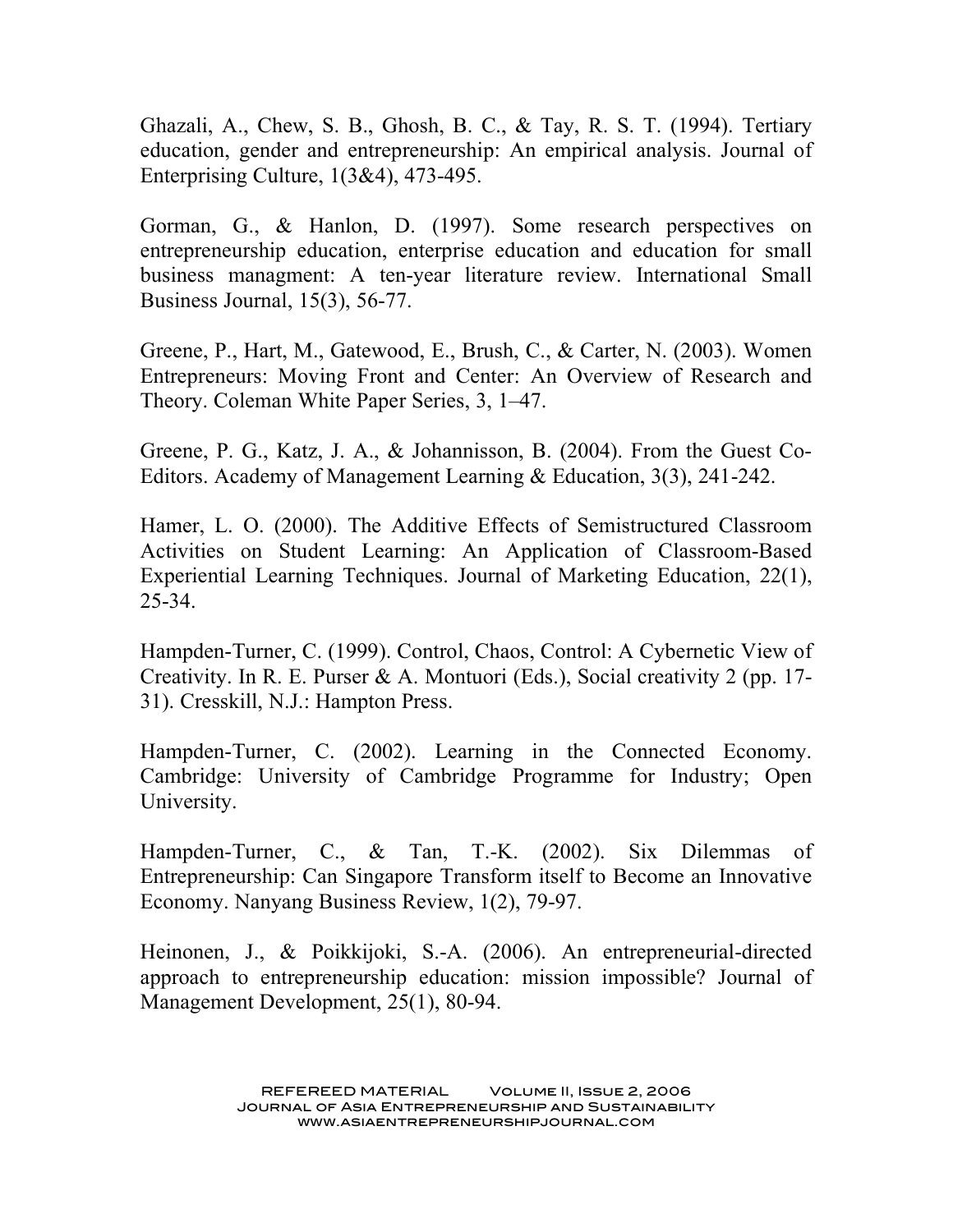Hickcox, L. K. (1991). An historical review of Kolb's formulation of experiential learning theory. University of Oregon, Corvallis.

Hostager, T. J., & Decker, R. L. (1999). The effects of an entrepreneurship program on achievement motivation: A preliminary study. San Francisco: SBIDA.

Hynes, B. (1996). Entrepreneurship education and training -- Introducing entrepreneurship into non-business disciplines. Journal of European Industrial Training, 20(8), 10-17.

Iliff, C. H. (1994). Kolb's Learning Style Inventory: A meta-analysis. Boston University, Boston, MA.

Katz, J., & Gartner, W. B. (1988). Properties of Emerging Organizations. Academy of Management Review, 13(3), 429-441.

Kolb, A. Y., & Kolb, D. A. (2005). Learning Styles and Learning Spaces: Enhancing Experiential Learning in Higher Education. Academy of Management Learning & Education, 4(2), 193-212.

Kolb, D. A. (1971). Individual Learning Styles and the Learning Process. Sloan School of Management Working Paper, 535(71).

Kolb, D. A. (1984). Experiential Learning: Experience as the Source of Learning and Development. Englewood Cliffs, N.J.: Prentice-Hall.

Kolb, D. A., Boyatzis, R., & Mainemelis, C. (2001). Experiential Learning Theory: Previous Research and New Directions. In R. J. Sternberg & L.-f. Zhang (Eds.), Perspectives on thinking, learning, and cognitive styles (pp. 227-247). Mahwah, NJ: L. Erlbaum Associates.

Kolvereid, L. (1996). Prediction of employment status choice intentions. Entrepreneurship: Theory & Practice, 21(1), 47-57.

Kourilsky, M. L. (1995). Entrepreneurship education: Opportunity in search of curriculum. Business Education Forum, 50(1), 11-15.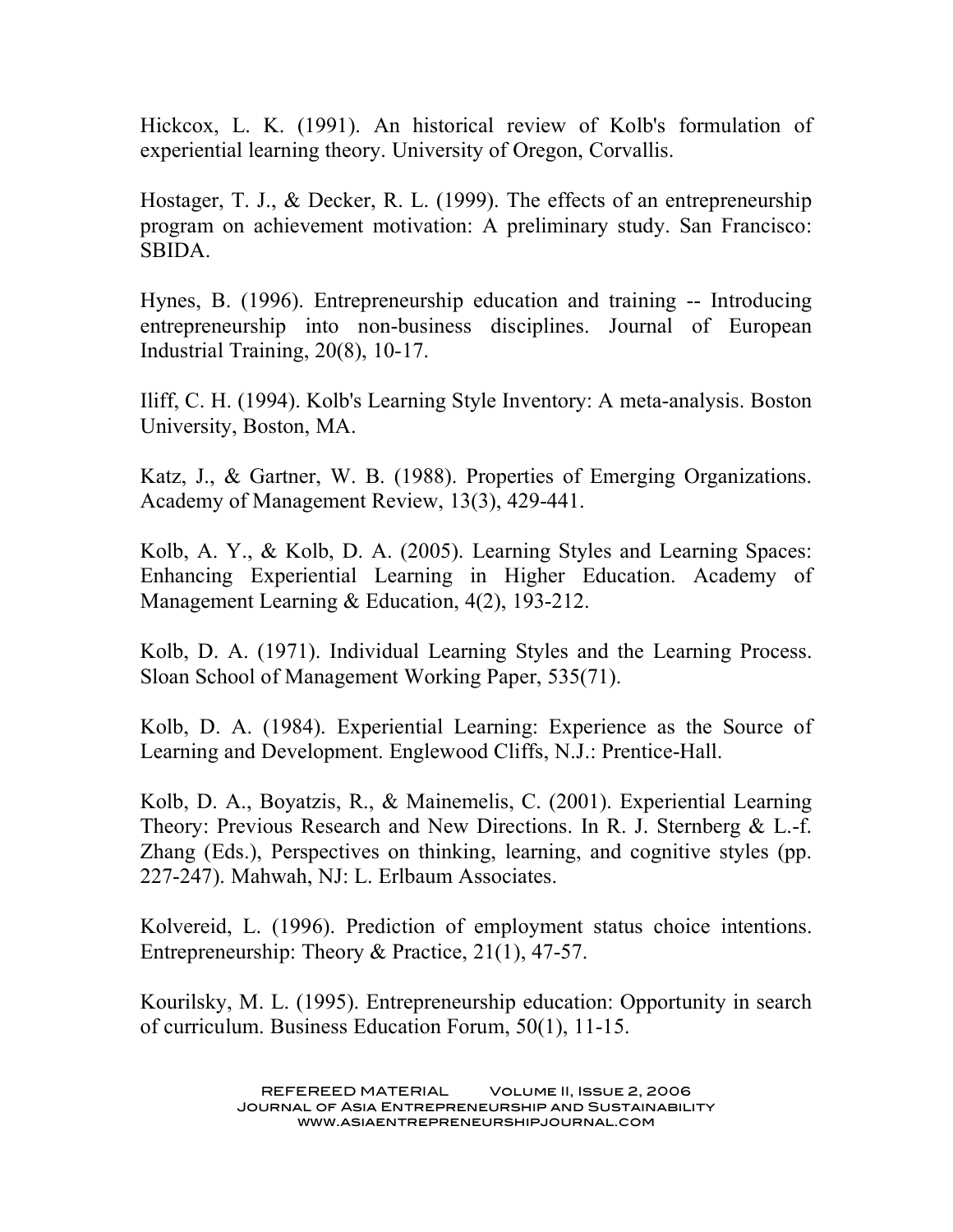Krueger, J., Norris F. (2000). The Cognitive Infrastructure of Opportunity Emergence. Entrepreneurship: Theory & Practice, 24(3), 5-23.

Kuratko, D. F. (2005). The Emergence of Entrepreneurship Education: Development, Trends, and Challenges. Entrepreneurship: Theory & Practice, 29(5), 577-597.

Larsen, H. H. (2004). Experiential Learning as Management Development: Theoretical Perspectives and Empirical Illustrations. Advances in Developing Human Resources, 6(4), 486-503.

Lee, L., & Wong, P.-K. (2003). Attitude towards Entrepreneurship Education and New Venture Creation. Journal of Enterprising Culture, 11(4), 339-357.

McCarthy, P. R., & McCarthy, H. M. (2006). When Case Studies Are Not Enough: Integrating Experiential Learning Into Business Curricula. Journal of Education for Business, 81(4), 201-204.

McMullan, W. E., & Gillin, L. M. (1998). Industrial viewpoint- entrepreneurship education. Technovation, 18(4), 275-286.

Muzychenko, O., & Saee, J. (2004). Cross cultural professional competence in higher education. Journal of Management Systems, 16(4), 1-19.

Parry, S. B. (1998). Just what is a competency? (And why should you care). Training, 35(4), 58-64.

Phan, P. H., Wong, P. K., & Wang, C. K. (2002). Antecendents To Entrepreneurship Among University Students In Singapore: Beliefs, Attitudes And Background. Journal of Enterprising Culture, 10(2), 151-174.

Raichaudhuri, A. (2005). Issues in Entrepreneurship Education. Decision, 32(2), 73-84.

Reynolds, P. D., Bygrave, W. D., Autio, E., Cox, L. W., & Hay, M. (2003). Global Entrepreneurship Monitor - 2003 Executive Report. London: Babson College, Ewing Marion Kauffman Foundation, London Business School.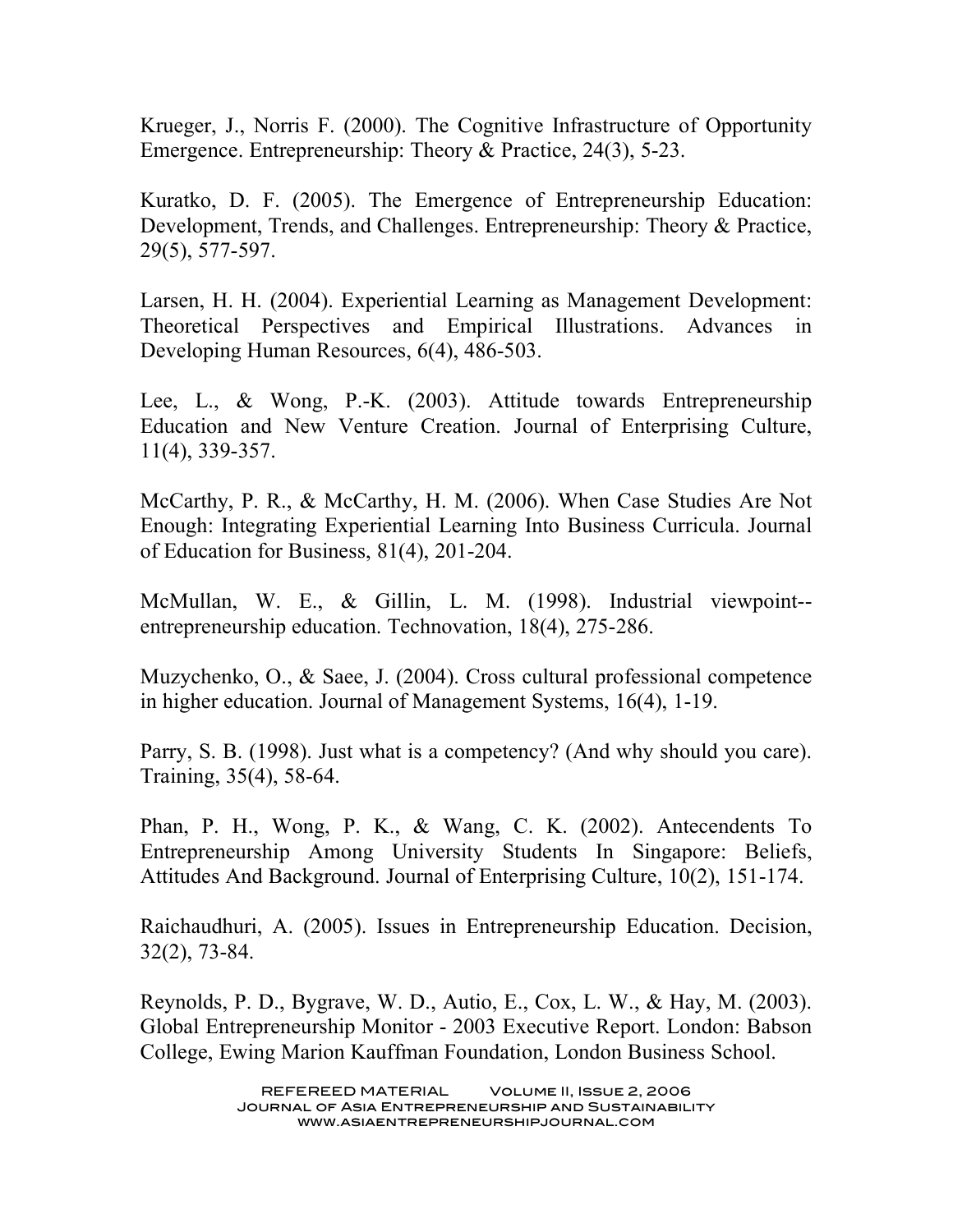Rosenberg, D. (2002). Cloning Silicon Valley : the next generation high-tech hotspots. London: Pearson Education.

Shane, S., & Venkataraman, S. (2000). The Promise of Entrepreneurship As a Field of Research. Academy of Management Review, 25(1), 217-226.

Sheppard, B. H., Hartwick, J., & Warshaw, P. R. (1988). The Theory of Reasoned Action: A Meta-Analysis of Past Research with Recommendations for Modifications and Future Research. Journal of Consumer Research, 15(3).

Smith, P. A. C. (2001). Action Learning and Reflective Practice in Project Environments that are Related to Leadership Development. Management Learning, 32(1).

Solomon, G. T., & Fernald Jr, L. W. (1991). Trends in Small Business Management and Entrepreneurship Education in the United States. Entrepreneurship: Theory & Practice, 15(3), 25-39.

Tan, S.-S., & Ng, C. K. F. (2006). A problem-based learning approach to entrepreneurship education. Education + Training, 48(6).

Timmons, J. A., & Spinelli, S. (2004). New Venture Creation: Entrepreneurship for the 21st century (6th ed.). Boston: McGraw-Hill. Vesper, K. H. (1994). Experiments in Entrepreneurship Education: Successes and Failures. Journal of Business Venturing, 9(3), 179-187.

Wallace, J. (1998). The impact of small business course on competencies. Paper presented at the 22nd National Small Business Consulting Conference, Santa Fe, New Mexico, US.

Wang, C. K., & Wong, P.-K. (2004). Entrepreneurial interest of university students in Singapore. Technovation, 24(2), 163-172.

Wee, K. N. L. (2004). A problem-based learning approach in entrepreneurship education: promoting authentic entrepreneurial learning. International Journal of Technology Management, 28(7/8), 685-701.